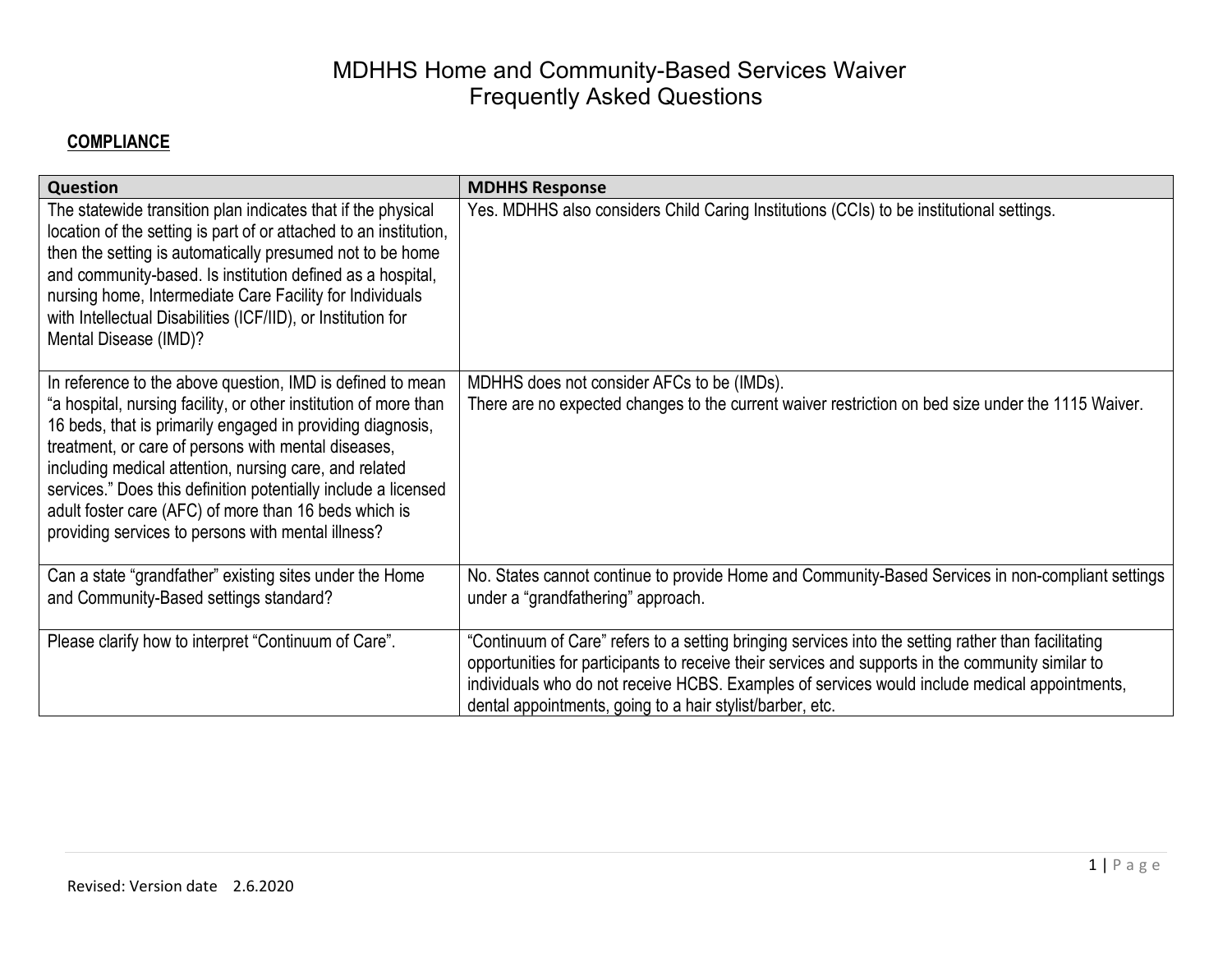| Question                                                                                                                                   | <b>MDHHS Response</b>                                                                                                                                                                                                                                                                                                                                                                                                                                                                                                                                                                                                                                                                                                                                                                                                                             |
|--------------------------------------------------------------------------------------------------------------------------------------------|---------------------------------------------------------------------------------------------------------------------------------------------------------------------------------------------------------------------------------------------------------------------------------------------------------------------------------------------------------------------------------------------------------------------------------------------------------------------------------------------------------------------------------------------------------------------------------------------------------------------------------------------------------------------------------------------------------------------------------------------------------------------------------------------------------------------------------------------------|
| Do the Home and Community-Based (HCB) setting<br>requirements address the number of individuals living in a<br>residential HCB setting?    | No. While size may impact the ability or likelihood of a setting to meet the HCB setting requirements,<br>the regulation does not specify size. Even a very small residential setting may have policies that<br>restrict individual access to things such as food and telephone use that would not be consistent with<br>HCB requirements, while facilities that serve a larger number of individuals may have structured their<br>system in a manner that comports with the requirements. The HCBS Final Rule defines the minimum<br>qualities for an HCB setting as experienced by the individual. States may set a higher threshold for<br>HCB settings than required by the regulation, including the option to establish size restrictions and<br>limitations.                                                                               |
| Is there a minimum number of residential settings that must<br>be offered to an individual during the person-centered<br>planning process? | There is no minimum number, but an individual must be able to select among options that include non-<br>disability-specific settings and an option for a private unit in a residential setting. The individual's<br>person-centered plan should document the options and different types of settings considered by the<br>individual during the person-centered planning process.                                                                                                                                                                                                                                                                                                                                                                                                                                                                 |
| When will members be transitioned from providers who do<br>not intend to comply with the HCBS Final Rule?                                  | When MDHHS receives notification that a provider does not intend to comply with the Rule, the<br>region's PIHP will be notified. The PIHP will notify the CMHSP and supports coordinator working with<br>the individual. Person Centered planning will begin with the individual, and his or her supports to<br>develop a transition plan. The purpose of these planning sessions will be to identify the goals and<br>wishes of the individual and identify settings and providers that are consistent with these goals and<br>wishes. The PIHP will have a minimum of six months to develop and implement the transition plan with<br>the individual. All individuals who wish to receive HCBS funding for their services must be receiving<br>services from HCBS compliant providers no later than March 17, 2022 and as outlined by the PIHP. |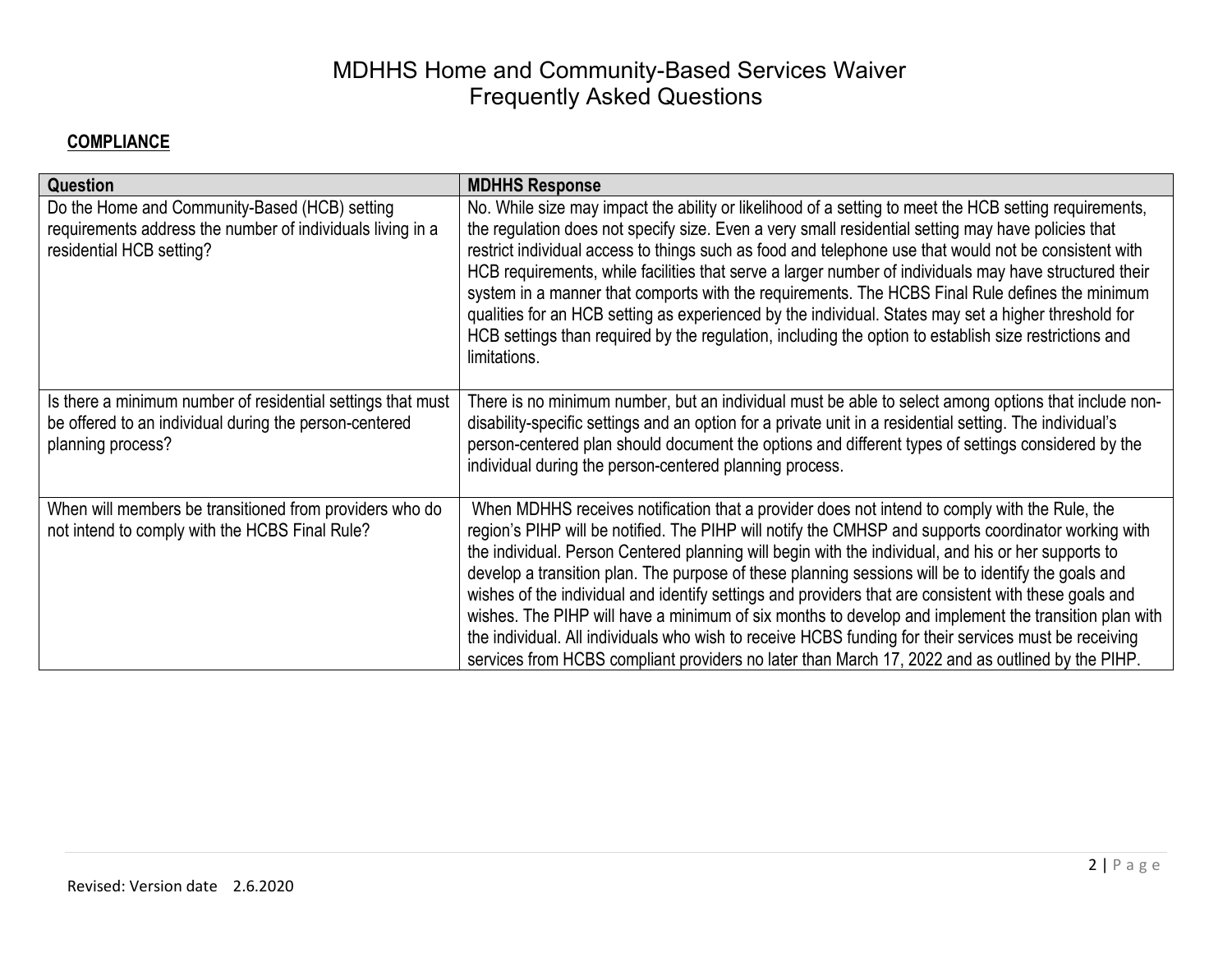| Question                                                                                                                                          | <b>MDHHS Response</b>                                                                                                                                                                                                                                                                                                                                                                                                                                                                                                                                                                                                                                                                                                                                        |
|---------------------------------------------------------------------------------------------------------------------------------------------------|--------------------------------------------------------------------------------------------------------------------------------------------------------------------------------------------------------------------------------------------------------------------------------------------------------------------------------------------------------------------------------------------------------------------------------------------------------------------------------------------------------------------------------------------------------------------------------------------------------------------------------------------------------------------------------------------------------------------------------------------------------------|
| If a provider offers two different services at the same<br>location, is the provider expected to close one of the<br>businesses or relocate?      | Providers are permitted to provide multiple HCBS services at the same location as long as the location<br>meets the HCBS Final Rule criteria or the provider comes into compliance with the Rule. The setting(s)<br>and services should not prohibit individuals from being able to access and participate in their broader<br>community. In addition, individuals must have freedom of choice to participate in services from other<br>options available at that setting and understand their rights to request a change if necessary.                                                                                                                                                                                                                      |
| Can you provide more general guidance about how rural<br>providers will be treated because their geography can be<br>unintentionally "isolating?" | Individuals receiving HCBS in rural communities must have the same opportunity for community<br>integration as do people without disabilities in that community.                                                                                                                                                                                                                                                                                                                                                                                                                                                                                                                                                                                             |
| Do the regulations prohibit individuals from receiving pre-<br>vocational services in a facility-based setting such as a<br>sheltered workshop?   | The federal regulations require that all HCB settings must support full access of individuals receiving<br>Medicaid HCBS to the greater community, including facilitating opportunities to seek employment in<br>competitive settings, engage in community life, control personal resources, and receive services in the<br>community to the same degree of access as individuals not receiving Medicaid HCBS. All settings<br>must have the characteristics of HCB settings, not be institutional in nature, and not have the effect of<br>isolating individuals from the broader community. Please see the CMS Informational Bulletin on<br>Employment Services found at: http://www.medicaid.gov/federal-policy-guidance/downloads/CIB-09-<br>162011.pdf. |
| Please clarify what is meant by the individual's "ability to<br>come and go".                                                                     | Individuals must be able to come and go as they please from the setting in which they live or receive<br>services/supports. The ability to safely do so may require support and that support must be provided.<br>The ability to come and go as one wishes cannot be restricted based on the provider's needs or<br>convenience.                                                                                                                                                                                                                                                                                                                                                                                                                             |
| What is the definition of "choice?"                                                                                                               | Choice is defined as an individual's "power to make a decision". An individual can make life choices<br>that will allow for autonomy, independence and integration into the community through HCBS and<br>supports.                                                                                                                                                                                                                                                                                                                                                                                                                                                                                                                                          |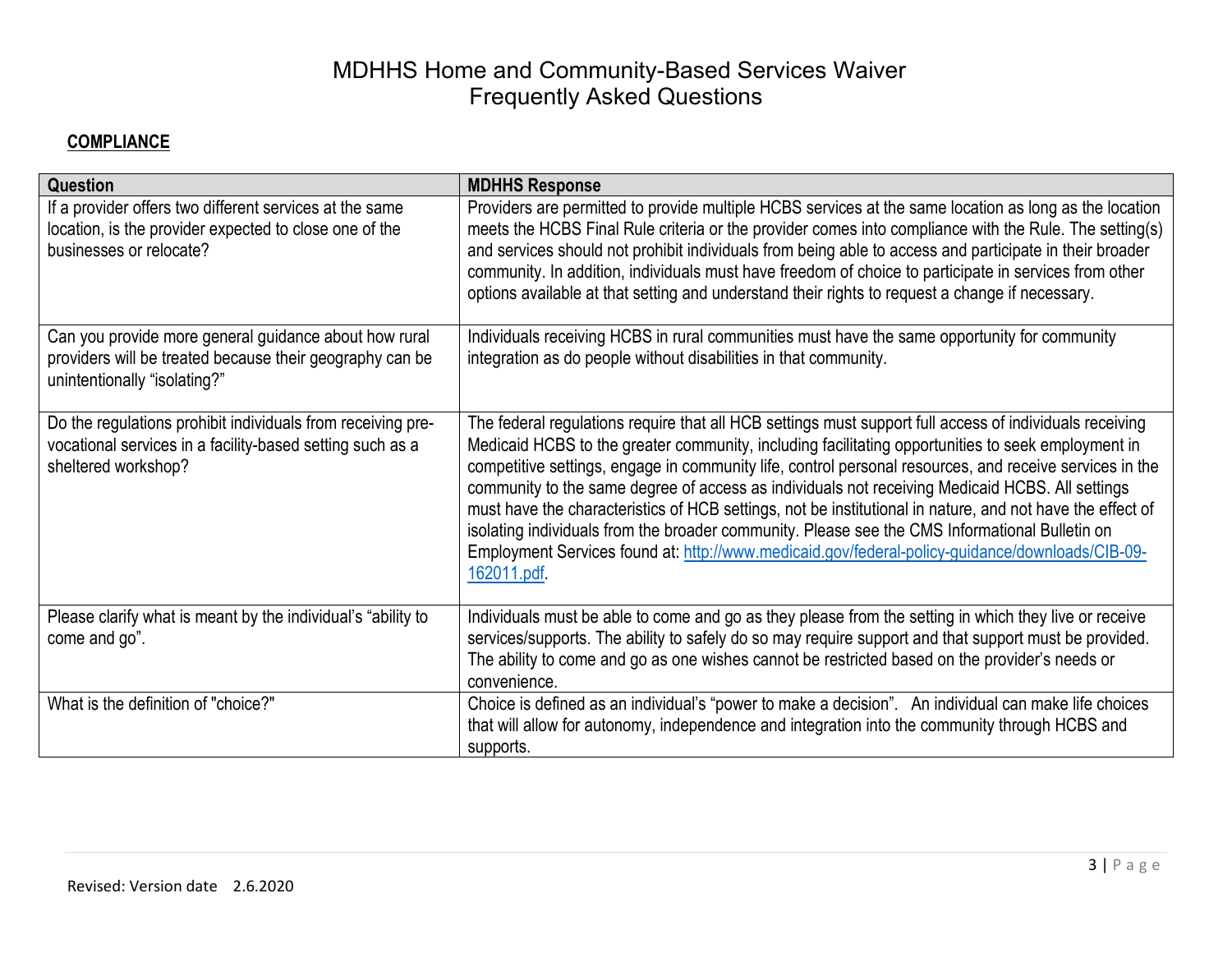| Question                                                                                                                                                                                                                                                    | <b>MDHHS Response</b>                                                                                                                                                                                                                                                                                                                                                                                                                                                                                                                                                                                                                                                                                                                                                                                                                                                                                                                                                                                                                                                                                                                                         |
|-------------------------------------------------------------------------------------------------------------------------------------------------------------------------------------------------------------------------------------------------------------|---------------------------------------------------------------------------------------------------------------------------------------------------------------------------------------------------------------------------------------------------------------------------------------------------------------------------------------------------------------------------------------------------------------------------------------------------------------------------------------------------------------------------------------------------------------------------------------------------------------------------------------------------------------------------------------------------------------------------------------------------------------------------------------------------------------------------------------------------------------------------------------------------------------------------------------------------------------------------------------------------------------------------------------------------------------------------------------------------------------------------------------------------------------|
| The HCBS Medicaid chapter says the setting needs to<br>be "accessible" but it does not address access to<br>kitchen/laundry areas. What are the requirements<br>regarding access to the kitchen or laundry areas of the<br>home? Can these rooms be locked? | This language from the Medicaid Provider Manual addresses the requirement that settings must be<br>fully accessible to the individuals who live there. This includes the following prohibition against locked<br>doors:<br><b>Medicaid Provider Manual- Home and Community Based Services Section</b><br>3.1.A.8. Accessibility<br>"Each setting must be physically accessible to the individuals residing there so the individuals<br>may function as independently as they wish. Individuals must be able to move around in the                                                                                                                                                                                                                                                                                                                                                                                                                                                                                                                                                                                                                             |
|                                                                                                                                                                                                                                                             | setting without physical barriers getting in their way."                                                                                                                                                                                                                                                                                                                                                                                                                                                                                                                                                                                                                                                                                                                                                                                                                                                                                                                                                                                                                                                                                                      |
| What are the specific requirements related to the types<br>of doorknobs and locks on bedroom and bathroom<br>doors?                                                                                                                                         | All bedroom doors must have keyed locks. Only appropriate staff may have a key. This means that not<br>all staff members may have keys and the keys must not be kept in a location that is easily accessible<br>to other residents. Bathroom doors must also be lockable. A keyed lock is not required for bathrooms<br>(pop locks are acceptable).<br>It is not sufficient for an individual to state they do not wish to have locks on their doors. Residents do<br>not have to use locks if they choose not to.<br>A lockable door is a side-hinged, permanently mounted door that is equipped with positive-latching,<br>non-locking-against-egress hardware. The hardware must be able to be opened from the inside of a<br>room with a single motion; such as a turn of a knob or push of a handle, even if the door is locked.<br>Round knobs are permissible if the individuals living in the home are able to open doors with round<br>knobs independently. If there are individuals who are unable to doors with round knobs, the provider<br>must install lever type handles on the bedroom and bathrooms that the individual will need to access. |
|                                                                                                                                                                                                                                                             |                                                                                                                                                                                                                                                                                                                                                                                                                                                                                                                                                                                                                                                                                                                                                                                                                                                                                                                                                                                                                                                                                                                                                               |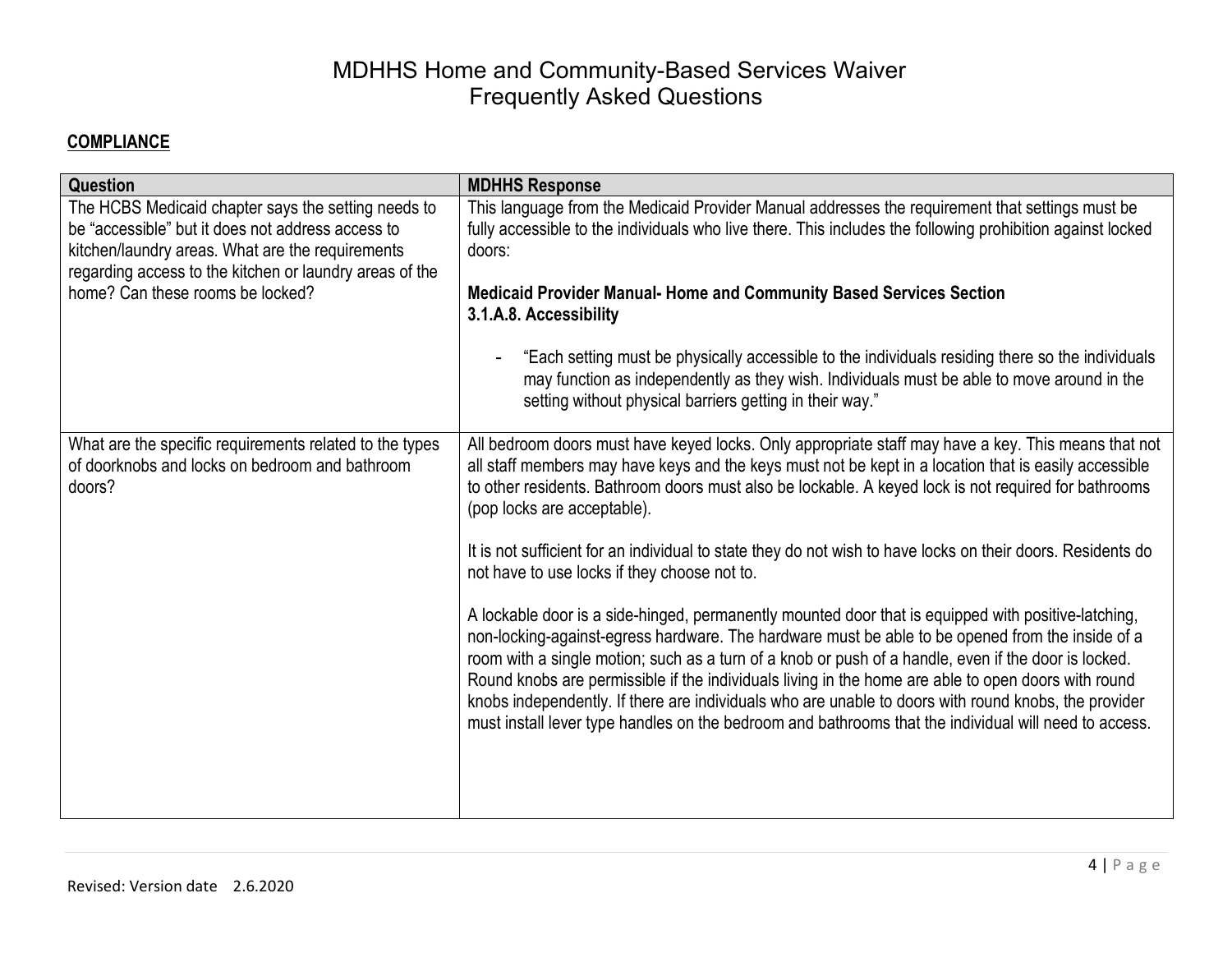| A kitchen set up at an AFC appears to be open and<br>blends in like a typical home setting; however, the AFC<br>deals specifically with dementia/Alzheimer clients so the<br>kitchen is sectioned off from the clients preventing them<br>from getting into it; thus keeping them from danger. It<br>was discussed that as long as there was a logical<br>reason stated in the care plan as to why the client<br>required that kind of environment, it should be ok with<br>HCBS. How does that would play into further contract<br>agreements with Tri-County Area on Aging (TCOA)<br>given that some of their AFCs/HFAs would have to do<br>major renovations to become compliant with the new<br>standards. Would they be grandfathered in as an<br>exception? Would AFCs/HFAs that pre-dated the<br>standards have a grandfather clause as long as there<br>was rational and logical reason stated in the care plan? | Individuals, including individuals with dementia, should have access to common parts of the house<br>such as kitchens, bathrooms, living rooms, and laundry rooms. A setting cannot restrict access to all<br>individuals because all individuals will not have the same needs. Any modification to the rule must be<br>done on a case by case basis and should never apply to all. Any modification must be documented in<br>the person-centered service plan. Any modifications must be consistent with the process outlined in<br>the final rule and the Medicaid Provider Manual HCBS chapter.                                                                                                                                                                |
|--------------------------------------------------------------------------------------------------------------------------------------------------------------------------------------------------------------------------------------------------------------------------------------------------------------------------------------------------------------------------------------------------------------------------------------------------------------------------------------------------------------------------------------------------------------------------------------------------------------------------------------------------------------------------------------------------------------------------------------------------------------------------------------------------------------------------------------------------------------------------------------------------------------------------|-------------------------------------------------------------------------------------------------------------------------------------------------------------------------------------------------------------------------------------------------------------------------------------------------------------------------------------------------------------------------------------------------------------------------------------------------------------------------------------------------------------------------------------------------------------------------------------------------------------------------------------------------------------------------------------------------------------------------------------------------------------------|
| I would like to request some clarification on chimes or<br>non-restrictive alarms on doors, which alert people that<br>someone is coming or going from the home but do not<br>restrict access. Can you clarify whether chimes are<br><b>HCBS</b> compliant?                                                                                                                                                                                                                                                                                                                                                                                                                                                                                                                                                                                                                                                              | Chimes / alarms do not restrict an individual's ability to come or go, nor do they necessarily impact<br>only specific individuals in the setting and therefore are complaint with the rule. Individuals who live or<br>receive services in a setting where there is an alarm or chime have the right to voice concerns with<br>the existence of the alarm/chime and to request alternative methods for monitoring doors.                                                                                                                                                                                                                                                                                                                                         |
| My question is in regard to cameras. I cannot find a<br>concrete answer to whether cameras in common areas<br>that do not record are ok. Can someone please clarify<br>this for me?                                                                                                                                                                                                                                                                                                                                                                                                                                                                                                                                                                                                                                                                                                                                      | Cameras are allowed in common areas of the home only. Cameras may NOT record images or sound.<br>Cameras are not allowed in bedrooms or bathrooms.<br>There must be a legitimate reason for the cameras to be in place and the required health and/or<br>safety modification process must be documented in the IPOS of the individuals who requires the<br>additional support. Cameras may not be in place for ease of monitoring by AFC staff. Other individuals<br>who are impacted by the cameras in the setting must give consent to have the cameras running while<br>they are present, this consent must be documented in each person's record. Settings will place<br>advisory's in areas where there are cameras to notify individuals of their presence. |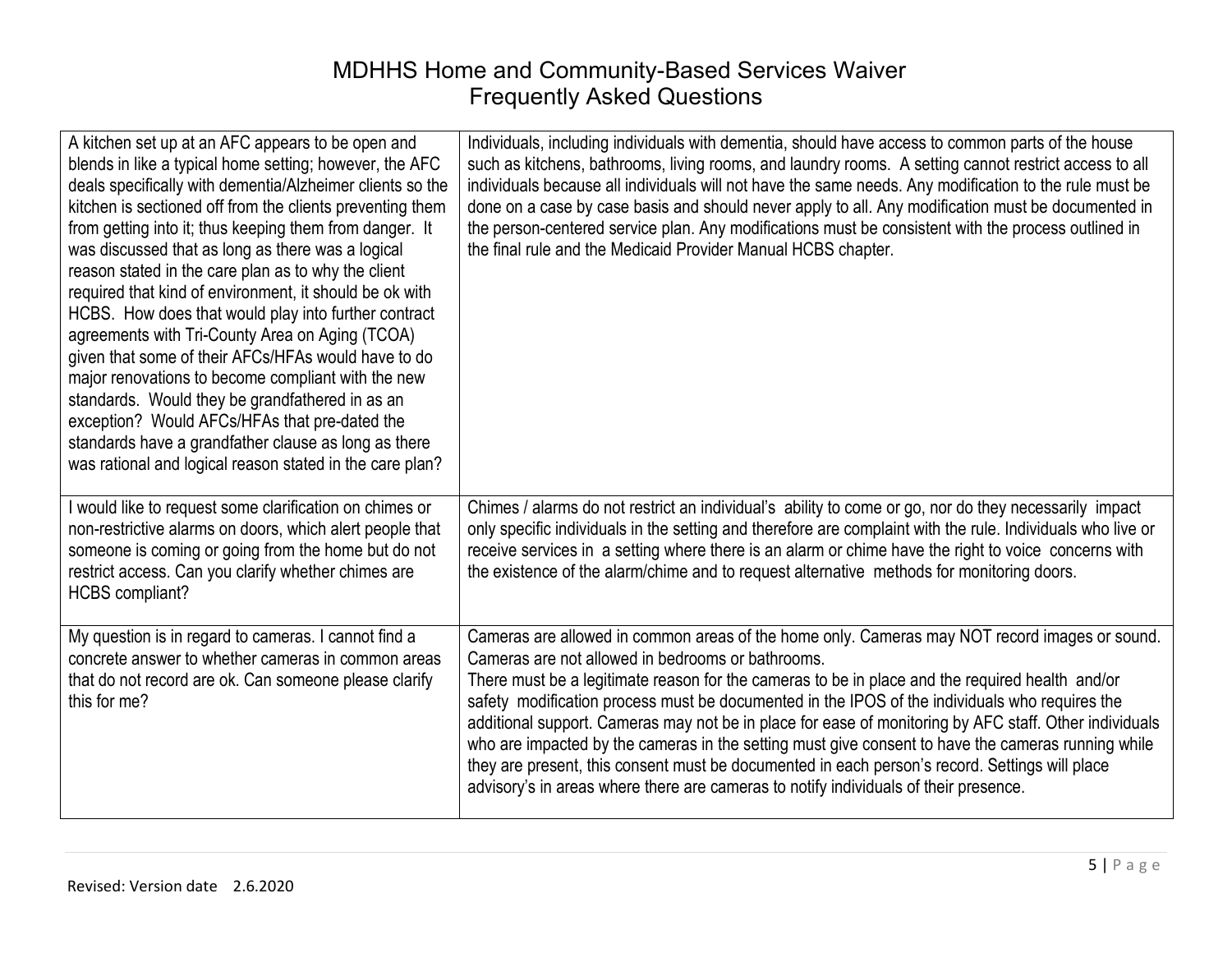| <b>Question</b>                                                                                                                                                                                      | <b>MDHHS Response</b>                                                                                                                                                                                                                                                                                                                                                                                      |
|------------------------------------------------------------------------------------------------------------------------------------------------------------------------------------------------------|------------------------------------------------------------------------------------------------------------------------------------------------------------------------------------------------------------------------------------------------------------------------------------------------------------------------------------------------------------------------------------------------------------|
| Many places around the country are developing<br>intentional (clustered) communities for individuals with                                                                                            | CMS has identified gated/secured communities as another name for intentional communities and notes<br>the characteristics that impact their ability to be HCB:                                                                                                                                                                                                                                             |
| intellectual/developmental disabilities (I/DD). Does<br>MDHHS have any guidance on how these communities<br>are being implemented and whether they can be in<br>compliance with the HCBS Final Rule? | "Intentional communities, farmsteads and other large congregate residential settings that have the<br>effects of isolation are presumed not to be home and community based and must go through<br>Heightened Scrutiny if a state feels the setting is home and community based and does not have<br>institutional characteristics".                                                                        |
|                                                                                                                                                                                                      | CMS defines common characteristics of intentional/gated or secure communities:                                                                                                                                                                                                                                                                                                                             |
|                                                                                                                                                                                                      | Gated communities typically consist primarily of people with disabilities and the staff that work<br>with them.                                                                                                                                                                                                                                                                                            |
|                                                                                                                                                                                                      | Often, these locations will provide residential, behavioral health, day services, social and<br>recreational activities, and long-term services and supports all within the gated community.                                                                                                                                                                                                               |
|                                                                                                                                                                                                      | Individuals receiving HCBS in this type of setting often do not leave the grounds of the gated<br>community in order to access activities or services in the broader community.<br>"Thus, the setting typically does not afford individuals the opportunity to fully engage in community life<br>and choose activities, services and providers that will optimize integration into the broader community". |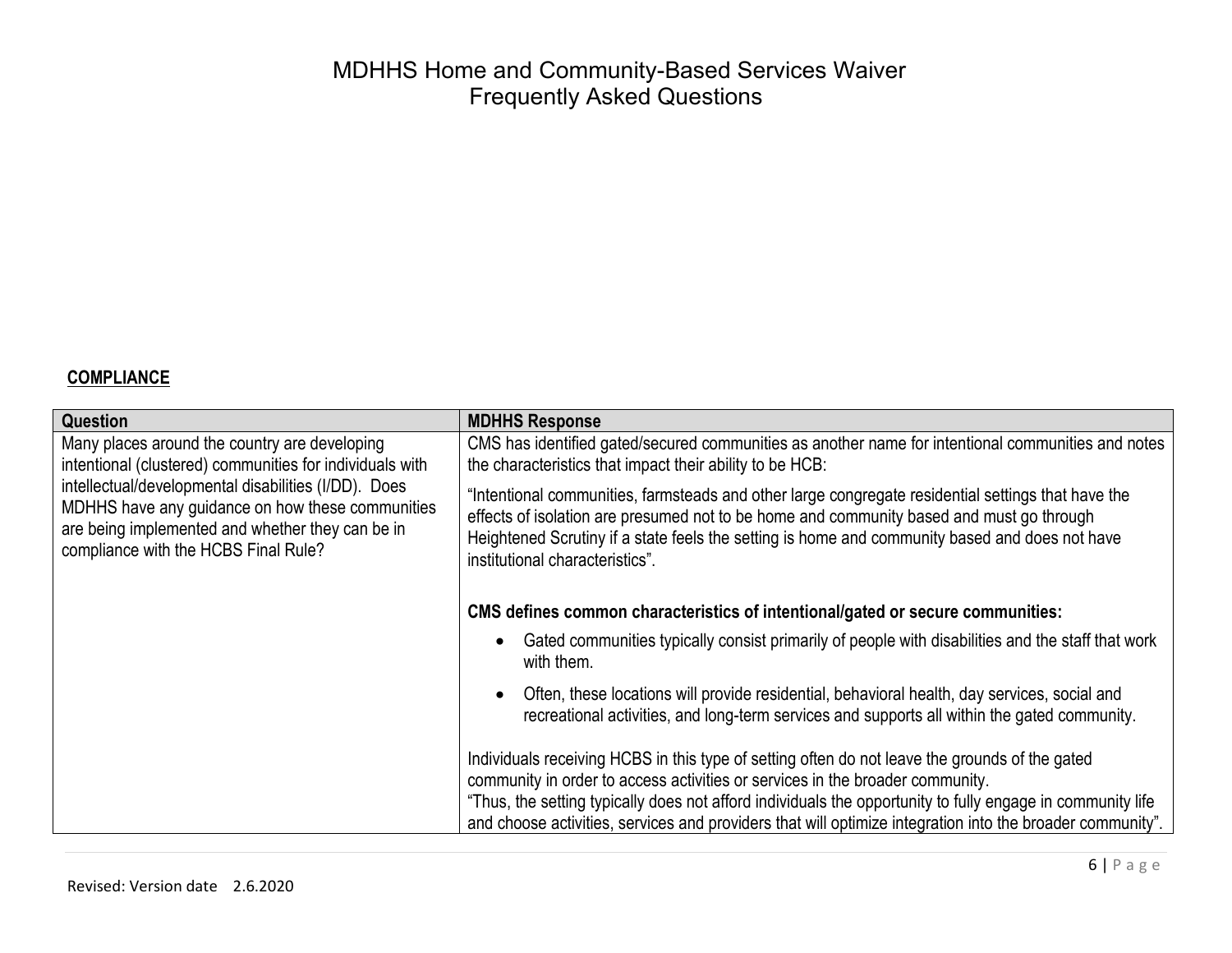| Based upon this guidance intentional communities would require Heightened Scrutiny before they<br>could begin to provide HCB services if they are opened after October 1, 2017. Providers in existence<br>prior to October 1, 2017 will need to successfully negotiate the HS process and be fully compliant no<br>later than March 17, 2022.                                                                                                                                                                                                                                              |
|--------------------------------------------------------------------------------------------------------------------------------------------------------------------------------------------------------------------------------------------------------------------------------------------------------------------------------------------------------------------------------------------------------------------------------------------------------------------------------------------------------------------------------------------------------------------------------------------|
| <b>Sources</b>                                                                                                                                                                                                                                                                                                                                                                                                                                                                                                                                                                             |
| 2015 FAQ guidance: https://www.medicaid.gov/medicaid/hcbs/downloads/settings-that-isolate.pdf                                                                                                                                                                                                                                                                                                                                                                                                                                                                                              |
| November 4, 2015: https://www.medicaid.gov/medicaid/hcbs/downloads/hcb-excluded-settings-and-<br>heightened-scrutiny.pdf                                                                                                                                                                                                                                                                                                                                                                                                                                                                   |
| CMS offers the following guidance related to HCBS compliance of grouped or clustered<br>residential settings:                                                                                                                                                                                                                                                                                                                                                                                                                                                                              |
| "Multiple settings co-located and operationally related (i.e., operated and controlled by the same<br>provider) that congregate a large number of people with disabilities together and provide for significant<br>shared programming and staff, such that people's ability to interact with the broader community is<br>limited. Depending on the program design, this could include, for example, group homes on the<br>grounds of a private ICF or numerous group homes co-located on a single site or close proximity<br>(multiple units on the same street or a court, for example)". |
| https://www.medicaid.gov/medicaid/hcbs/downloads/settings-that-isolate.pdf<br>$\bullet$                                                                                                                                                                                                                                                                                                                                                                                                                                                                                                    |
| www.medicaid.gov/medicaid/hcbs/downloads/hcb-excluded-settings-and-heightened-<br>scrutiny.pdf                                                                                                                                                                                                                                                                                                                                                                                                                                                                                             |
| <b>Group Settings:</b>                                                                                                                                                                                                                                                                                                                                                                                                                                                                                                                                                                     |
| Any setting for which individuals are being grouped or clustered for the purpose of receiving<br>$\bullet$<br>HCBS must be assessed by the state for compliance with the HCBS rule.                                                                                                                                                                                                                                                                                                                                                                                                        |
| https://arcmi.org/content/uploads/sites/15/2016/07/ARC-of-Michigan-Serena-Lowe.pptx<br>$\bullet$                                                                                                                                                                                                                                                                                                                                                                                                                                                                                           |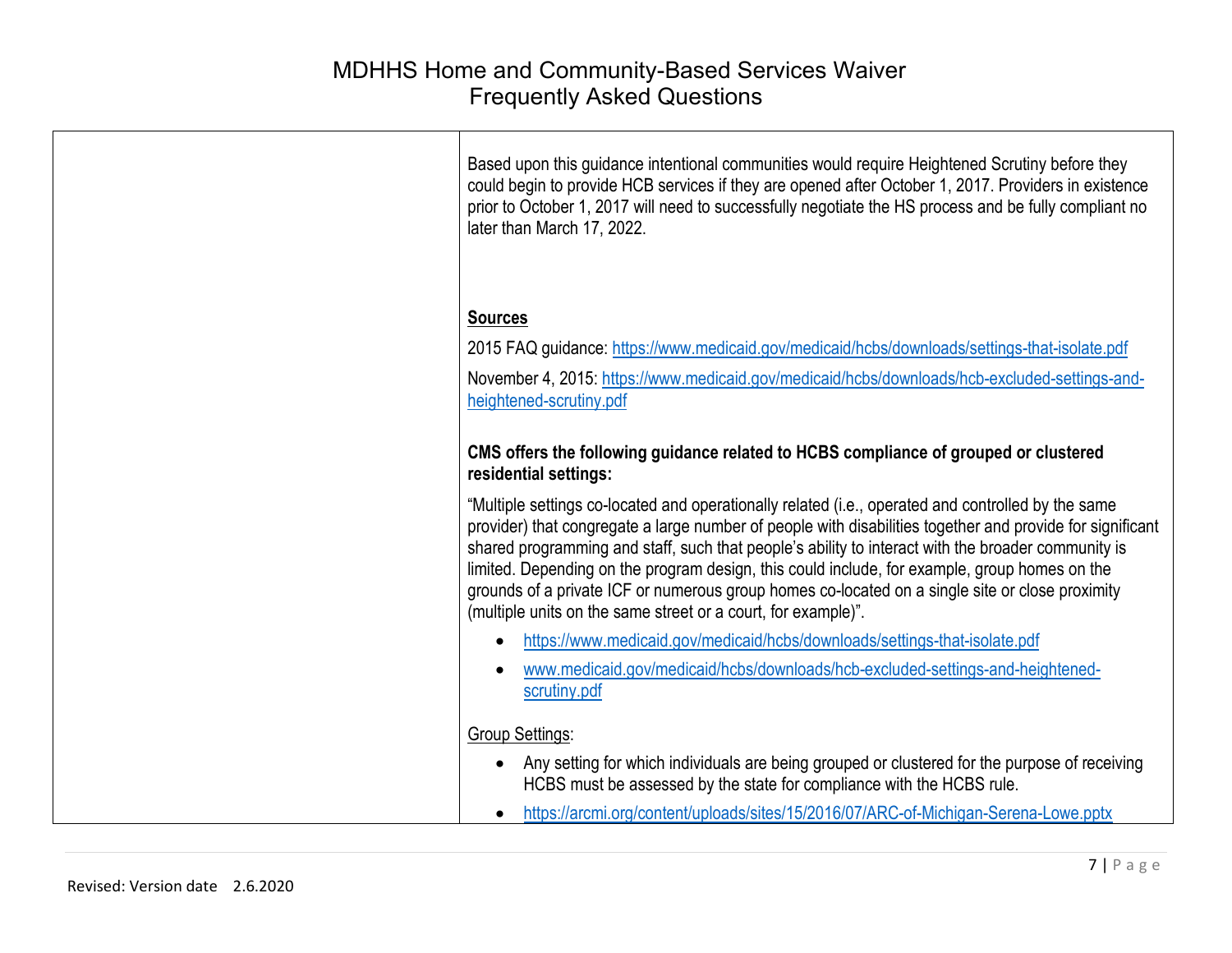|                                                                                                                                                                                                          | MDHHS does not require settings to be owned and operated by the same entity to identify them as<br>grouped or clustered. The determining factor is proximity to one another and how they reflect the<br>greater community.                                                                                                                                                                                                                                                                                                                                                                                                                                         |
|----------------------------------------------------------------------------------------------------------------------------------------------------------------------------------------------------------|--------------------------------------------------------------------------------------------------------------------------------------------------------------------------------------------------------------------------------------------------------------------------------------------------------------------------------------------------------------------------------------------------------------------------------------------------------------------------------------------------------------------------------------------------------------------------------------------------------------------------------------------------------------------|
|                                                                                                                                                                                                          | (continued on next page)                                                                                                                                                                                                                                                                                                                                                                                                                                                                                                                                                                                                                                           |
|                                                                                                                                                                                                          | Settings will be identified as grouped or clustered through the HCBS assessment. MDHHS will review<br>these settings during the heightened scrutiny process to determine whether the settings are in fact<br>isolating. Providers may be able to overcome the                                                                                                                                                                                                                                                                                                                                                                                                      |
|                                                                                                                                                                                                          | presumption of isolation if they are able to provide evidence that the setting has policies and<br>procedures in place that support and encourage individuals to access and engage with the broader<br>community. MDHHS will review each setting individually to make these determinations.                                                                                                                                                                                                                                                                                                                                                                        |
| What happens if providers do not complete the HCBS<br>surveys they receive?                                                                                                                              | Providers must complete the surveys and meet HCBS requirements in order to receive HCBS<br>Medicaid funding. Those providers who choose not to complete the surveys will no longer be<br>authorized to provide HCB services. Participants will be transitioned from those services/settings to<br>compliant settings if they wish to continue receiving HCBS services.                                                                                                                                                                                                                                                                                             |
| If a participant is unable to make their wishes known<br>regarding whether they should receive services from a<br>specific provider, is it acceptable to ask the participant's<br>guardian?              | During the person-centered planning process all efforts should be made to gain input from the<br>individual. In the event that individual cannot make their wishes known the person is assumed to have<br>all the rights and freedoms enjoyed by non HCBS participants. Any restrictions upon those rights must<br>be outlined in the person-centered planning meeting and follow the required steps for modification as<br>outlined in the final rule and the Michigan Medicaid Provider Manual HCBS chapter. The person to the<br>extent of their ability must agree to the restrictions/ modifications and when unable to do so the<br>guardian may substitute. |
| What should be done if the guardian wants a participant<br>to receive services from a specific provider, but the<br>participant expresses their desire to receive services<br>from a different provider? | HCBS participants have the same right to choose where and from whom to receive their services as do<br>non HCBS participants. Any restriction on these rights must follow the modification process as outlined<br>in the final rule and the Michigan Medicaid Provider Manual HCBS chapter.                                                                                                                                                                                                                                                                                                                                                                        |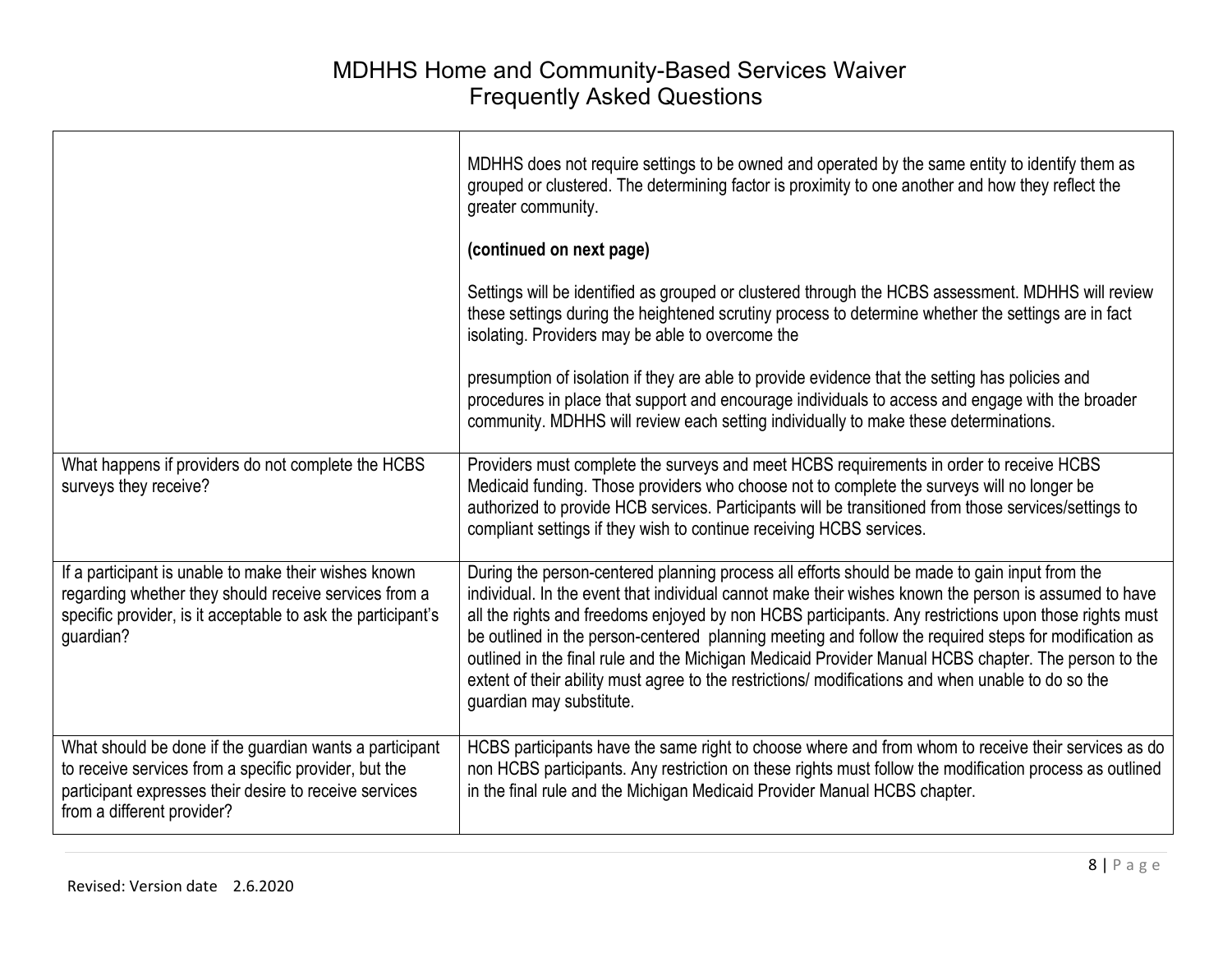| Can settings have locked dementia units?           | Individuals, including individuals with dementia, should have access to common parts of the house<br>such as kitchens, bathrooms, living rooms, and laundry rooms. A setting cannot restrict access to all<br>individuals because all individuals will not have the same needs. Any modification to the rule must be<br>done on a case by case basis and should never apply to all. Any modification must be documented in<br>the person-centered service plan.<br>Note: States and settings are able to allow for modifications to the settings criteria in the rule that may<br>pertain to these types of settings. However, when modifications to the settings criteria in the rule are<br>implemented in a setting, it is the state's responsibility to ensure the requirements around these<br>modifications (42 CFR 441.301(c)(4)(F)) are met. |
|----------------------------------------------------|------------------------------------------------------------------------------------------------------------------------------------------------------------------------------------------------------------------------------------------------------------------------------------------------------------------------------------------------------------------------------------------------------------------------------------------------------------------------------------------------------------------------------------------------------------------------------------------------------------------------------------------------------------------------------------------------------------------------------------------------------------------------------------------------------------------------------------------------------|
| Are there other requirements that would preclude a | For additional information related to the HCBS Final Rule, visit the CMS website                                                                                                                                                                                                                                                                                                                                                                                                                                                                                                                                                                                                                                                                                                                                                                     |
| setting from being HCBS compliant?                 | https://www.medicaid.gov/medicaid/hcbs/guidance/hcbs-final-regulation/index.html                                                                                                                                                                                                                                                                                                                                                                                                                                                                                                                                                                                                                                                                                                                                                                     |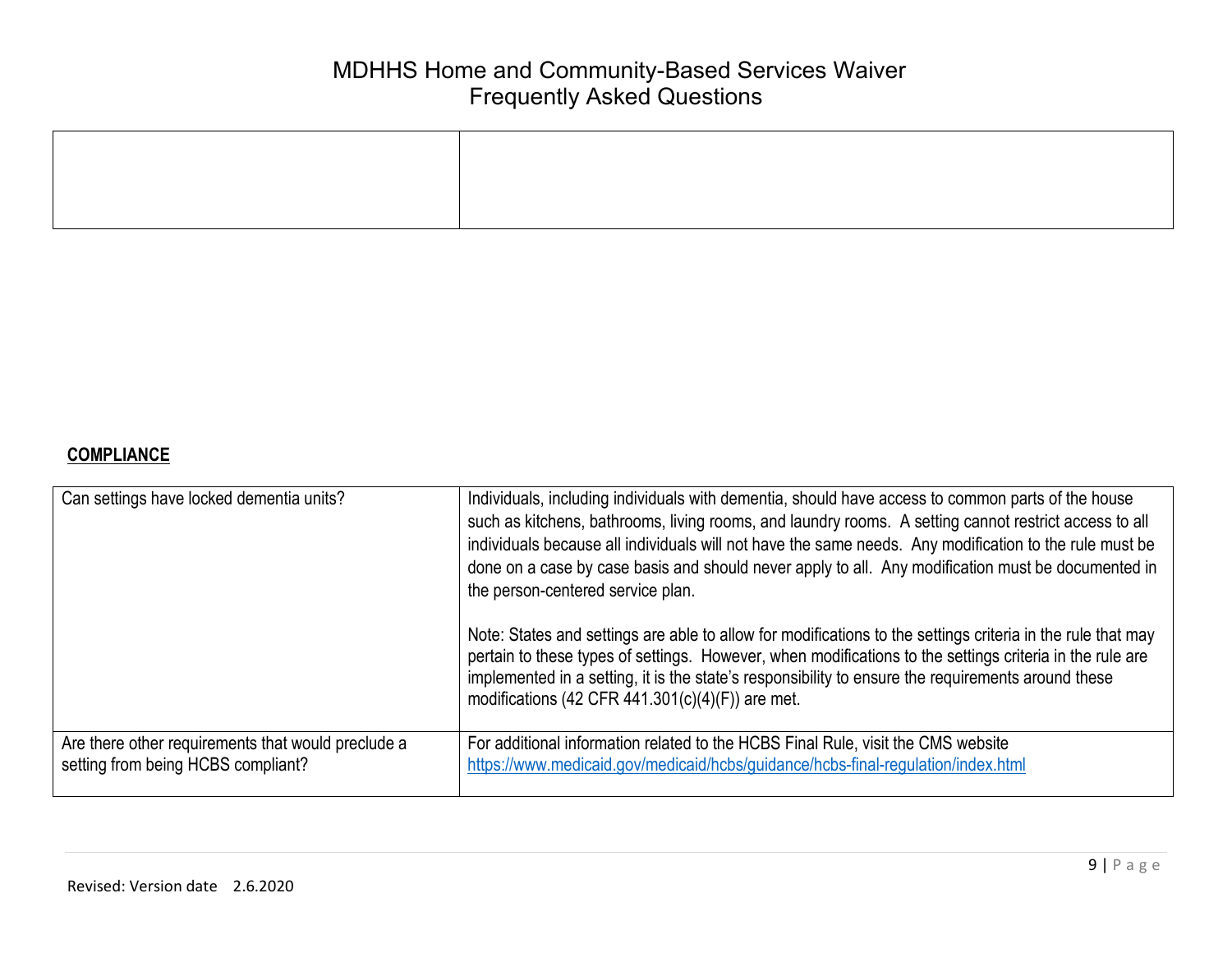| I have a question about the requirement to have 12 or<br>less in order to receive HAB wavier monies. I have been<br>told that large facilities are not able to have wavier | The federal requirement for the Michigan Habilitation Supports Waiver is that bed size cannot be larger<br>than 12. There are no exceptions or variances as this is part of the federal HSW commitment.                                                                                                                                                                                                                                                                                                                                                                                                                                                                                                                                                                                                                                                                                                                                                                                                                                                                                                                                                                                                                                                                                             |
|----------------------------------------------------------------------------------------------------------------------------------------------------------------------------|-----------------------------------------------------------------------------------------------------------------------------------------------------------------------------------------------------------------------------------------------------------------------------------------------------------------------------------------------------------------------------------------------------------------------------------------------------------------------------------------------------------------------------------------------------------------------------------------------------------------------------------------------------------------------------------------------------------------------------------------------------------------------------------------------------------------------------------------------------------------------------------------------------------------------------------------------------------------------------------------------------------------------------------------------------------------------------------------------------------------------------------------------------------------------------------------------------------------------------------------------------------------------------------------------------|
| residents in them. I just want to get clarification on this<br>rule.                                                                                                       | This is the language regarding bed size from the HSW Application that was approved by CMS:                                                                                                                                                                                                                                                                                                                                                                                                                                                                                                                                                                                                                                                                                                                                                                                                                                                                                                                                                                                                                                                                                                                                                                                                          |
|                                                                                                                                                                            | "Because MDCH-MHSA recognizes the difficulty in providing home and community based services that<br>are unique for a person living in large group settings, MDCH-BHDDA continues to follow its process for<br>HSW enrollments regarding applicants who are living in the largest settings at the time of application to<br>the waiver (for this process, defined as one home with 13 or more beds or a cluster of smaller licensed<br>homes located in proximity as in a campus). Any applicant living in such a facility must have a<br>transition plan in place that assures the participant will move to a smaller home within six months of<br>enrollment. If there is no transition plan, the first step in the process is to pend the application and<br>request additional information about a transition plan. If the applicant chooses to remain in the large<br>setting, the applicant is denied enrollment into the waiver and notice of right to fair hearing is provided.<br>If the applicant subsequently decides to move to a smaller setting, he or she may reapply to the HSW."<br>If you would like to learn more, please see the full HSW Application at this link:<br>https://www.michigan.gov/documents/mdhhs/Habilitation_Supports_Waiver_Amendment_extended_63<br>4215_7.pdf |
| Please clarify the use of leases and whether agreements                                                                                                                    | Any agreements between providers and participants must be consistent with an individual's legal                                                                                                                                                                                                                                                                                                                                                                                                                                                                                                                                                                                                                                                                                                                                                                                                                                                                                                                                                                                                                                                                                                                                                                                                     |
| can be made on a lease that limits an individual's access<br>to things such as alcohol, cigarettes or other freedoms.                                                      | rights. These rights can only be restricted when based upon a documented health and or safety need<br>that is outlined in the individuals Individualized Plan of Service following the guidelines required by<br>CMS and the state of Michigan.                                                                                                                                                                                                                                                                                                                                                                                                                                                                                                                                                                                                                                                                                                                                                                                                                                                                                                                                                                                                                                                     |
| Please provide a definition for "Continuum of Care"                                                                                                                        | Our definition of a continuum of care is that individuals do not go out into the community, or have the<br>support of the provider, to go out into the community to access services such as doctor appointments,<br>attending church, getting a haircut etc. Instead these services and supports are brought into the setting<br>and HCBS participants are expected to utilize these services rather than going out to the community.                                                                                                                                                                                                                                                                                                                                                                                                                                                                                                                                                                                                                                                                                                                                                                                                                                                               |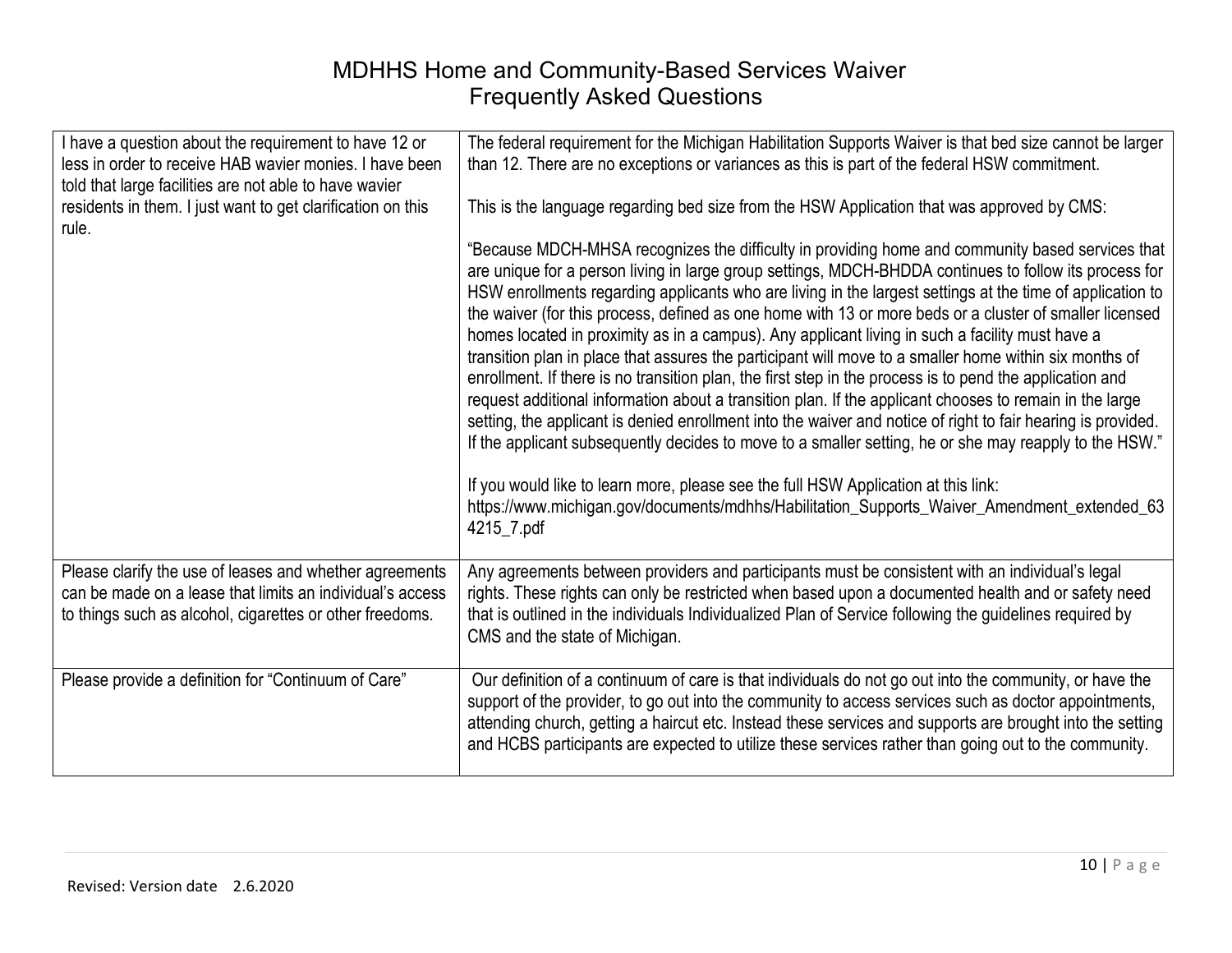#### **IMPLMENTATION**

| <b>MDHHS Response</b>                                                                                                              |
|------------------------------------------------------------------------------------------------------------------------------------|
| The state would look for any evidence of contact/connection happening each time an individual access                               |
| their community.                                                                                                                   |
|                                                                                                                                    |
| In order to submit a claim for a service under the HCBS waiver it must be a community-based contact                                |
| and must meet the requirements specified in the HCBS Rule for being a community-based contact.                                     |
| Any service that is billed as an HCBS service and does not meet the rule must have any modification                                |
| clearly identified in the participant's Individual Plan of Service (IPOS) and clearly indicate why the                             |
| modification is required. All modification requirements outlined by CMS and detailed in the evidence                               |
| tables developed by MHDDS must be present in the individuals IPOS and approved by the individual<br>or their legal representative. |
|                                                                                                                                    |
|                                                                                                                                    |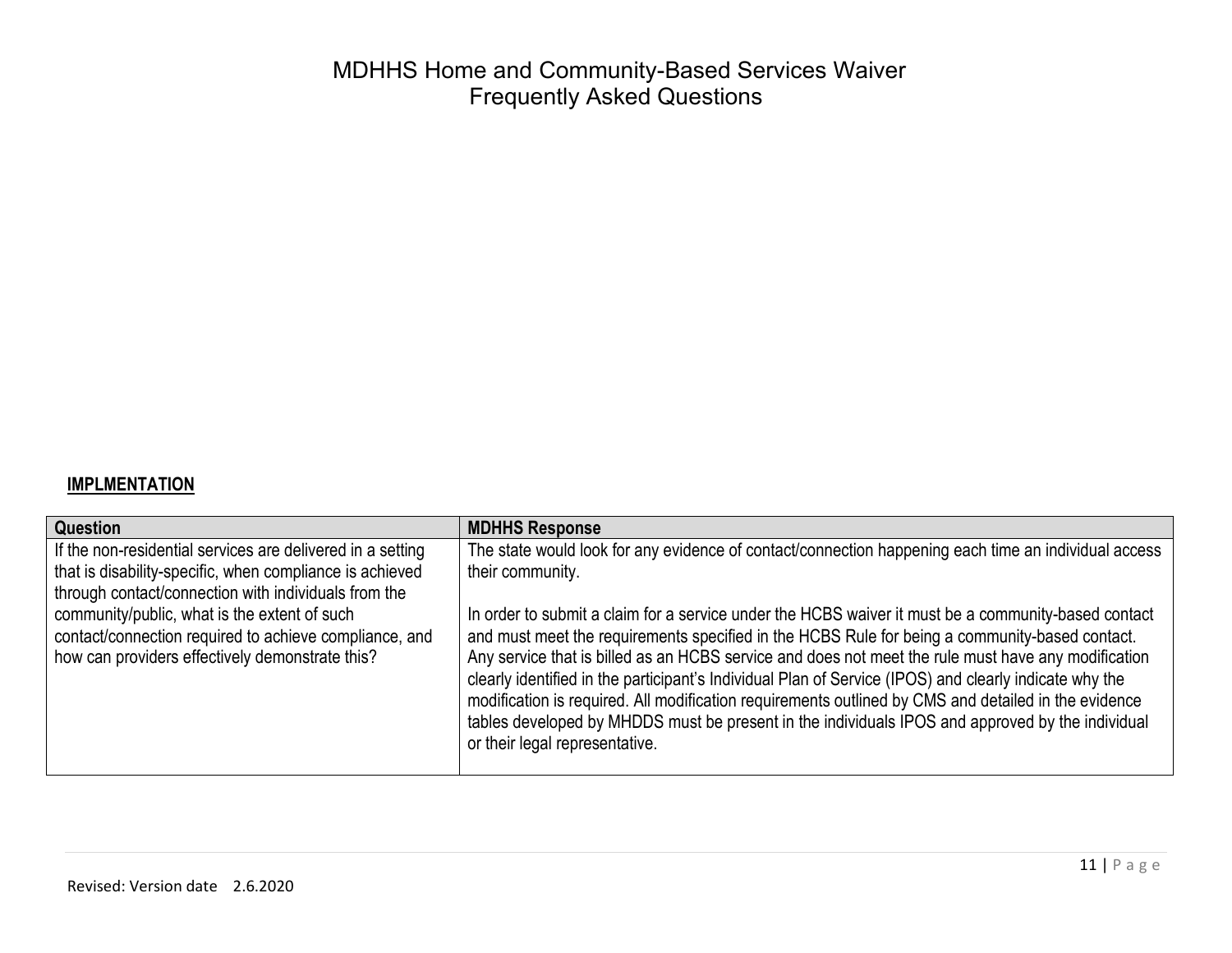| If compliance is achieved through interaction with others<br>who do not have disabilities, to what extent, and how can<br>providers effectively demonstrate this?<br>service. | Michigan would look for any evidence of interaction with others not receiving Medicaid HCBS services<br>in all disability specific settings or services.<br>HCBS compliance should be evident in progress notes indicating where the service was provided. If a<br>service is not being provided in an HCBS compliant setting there must be a modification in the<br>individuals IPOS that meets all requirements for modifications. It is not sufficient to say that this is the<br>service chosen by the individual. Anything that is being identified as an HCBS service must meet the<br>criteria. If the service does not meet the criteria it can be provided but cannot be billed as an HCBS |
|-------------------------------------------------------------------------------------------------------------------------------------------------------------------------------|-----------------------------------------------------------------------------------------------------------------------------------------------------------------------------------------------------------------------------------------------------------------------------------------------------------------------------------------------------------------------------------------------------------------------------------------------------------------------------------------------------------------------------------------------------------------------------------------------------------------------------------------------------------------------------------------------------|
|-------------------------------------------------------------------------------------------------------------------------------------------------------------------------------|-----------------------------------------------------------------------------------------------------------------------------------------------------------------------------------------------------------------------------------------------------------------------------------------------------------------------------------------------------------------------------------------------------------------------------------------------------------------------------------------------------------------------------------------------------------------------------------------------------------------------------------------------------------------------------------------------------|

#### **IMPLEMENTATION**

| Question                                                               | <b>MDHHS Response</b>                                                                                                                                                                                                                                                                                                                   |
|------------------------------------------------------------------------|-----------------------------------------------------------------------------------------------------------------------------------------------------------------------------------------------------------------------------------------------------------------------------------------------------------------------------------------|
| What should providers expect from the provisional<br>approval process? | Providers will be asked a set of questions designed to ensure the setting/service is not isolating or<br>institutional in nature. The PIHP leads, as representatives for MDHHS, will review the setting and attest<br>to the department that they have reviewed the setting and it does not appear to be isolating or<br>institutional. |
|                                                                        | If a setting does appear to be institutional or isolating, the PIHP leads will deny provisional approval.<br>The setting may then make the required changes and reapply for provisional approval. Until and unless<br>a setting is granted provisional approval, they may not receive Medicaid HCBS funding.                            |
|                                                                        | Providers and participants will receive a comprehensive survey once the setting is actively providing<br>services and any required corrective action or HS reviews will occur.                                                                                                                                                          |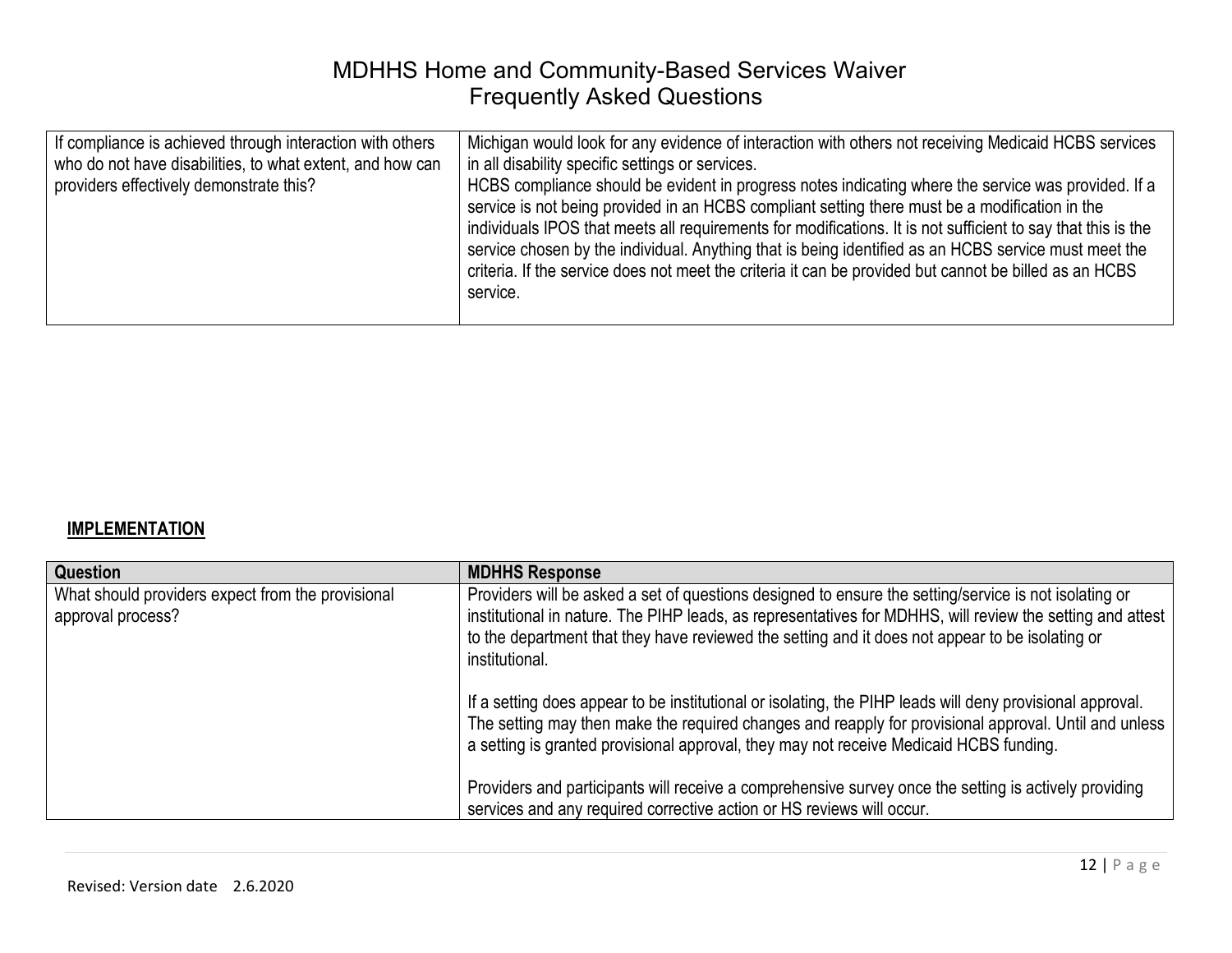| What is the purpose of the provisional approval process? | The provisional approval process was developed by MDHHS BHDDA as a means to allow PIHPs to<br>contract with new providers after the "close the front door" date effective 10/1/2017. This is the means<br>to ensure that new providers or providers who begin to provide new services after 10/1/2017 are<br>compliant with the HCBS Final Rule. Because these providers would not yet have participants to<br>survey in the setting/service, MDHHS is screening to identify providers that would likely not be HCB<br>and require Heightened Scrutiny. Only those providers who receive provisional approval will be able to<br>provide services to HCBS participants. It is our intention to reduce the possibility that an individual will<br>move into a setting and later need to transition out of the setting based on its heightened scrutiny<br>status or be faced with a decision to stay and thus lose the ability to receive Medicaid funding. |
|----------------------------------------------------------|------------------------------------------------------------------------------------------------------------------------------------------------------------------------------------------------------------------------------------------------------------------------------------------------------------------------------------------------------------------------------------------------------------------------------------------------------------------------------------------------------------------------------------------------------------------------------------------------------------------------------------------------------------------------------------------------------------------------------------------------------------------------------------------------------------------------------------------------------------------------------------------------------------------------------------------------------------|

#### **IMPLEMENTATION**

| Question                                                                                                                         | <b>MDHHS Response</b>                                                                                                                                                                                                                                                                                                                                                                                                                                                                                                                                                                           |
|----------------------------------------------------------------------------------------------------------------------------------|-------------------------------------------------------------------------------------------------------------------------------------------------------------------------------------------------------------------------------------------------------------------------------------------------------------------------------------------------------------------------------------------------------------------------------------------------------------------------------------------------------------------------------------------------------------------------------------------------|
| Please provide clarification regarding the requirement<br>that individuals have access to food at any time.                      | CMS specifies that individuals must have access to food at any time. If there are restrictions related to<br>the type of food available based upon a documented health or safety need it must be identified and<br>discussed in a person-centered planning meeting. If there will be limits to the type or amount of food<br>that is accessible the individual will need to agree to those limits as part of the PCP. The state of<br>Michigan has identified that modifications to an individual's rights will only be acceptable if they are<br>based upon documented health or safety needs. |
| Guidance is needed relative to the evidence necessary<br>to meet the following considerations cited in the Chart<br>4 flowchart: | Michigan would look for evidence of planned and unplanned activities that the person has participated<br>in which there was interaction with unaffiliated community members representative of their home<br>community such as family/school friends/volunteers/faith-based members etc.                                                                                                                                                                                                                                                                                                         |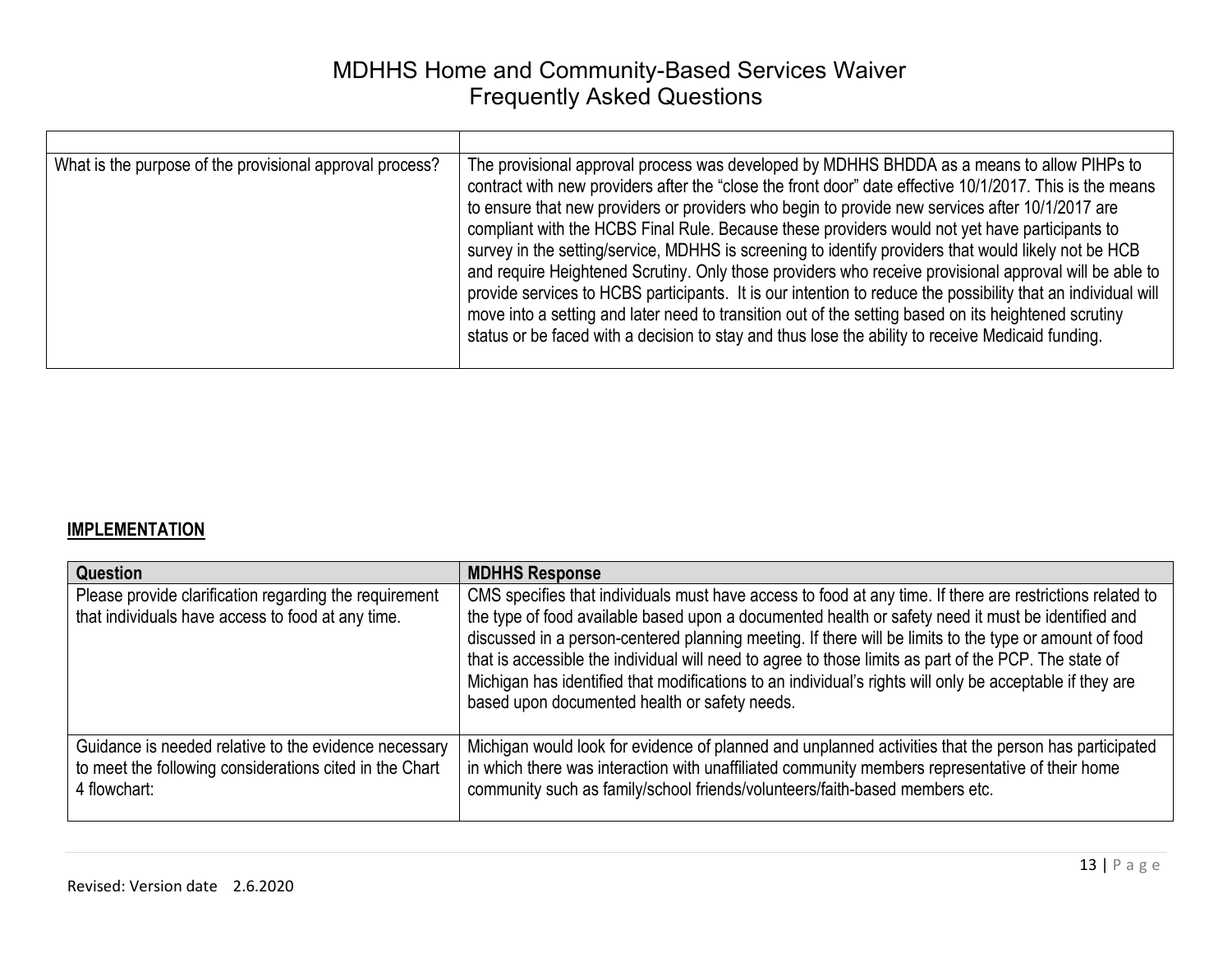| "The individual participates regularly in typical                                                                                                                                                                                                                                                                                      | Evidence that the individual is participating in community-based activities should be present in the   |
|----------------------------------------------------------------------------------------------------------------------------------------------------------------------------------------------------------------------------------------------------------------------------------------------------------------------------------------|--------------------------------------------------------------------------------------------------------|
| community life activities outside of setting to the extent                                                                                                                                                                                                                                                                             | IPOS, progress or contact notes. Additional information can be found in the evidence table specific to |
| the individual desires. Such activities do not include                                                                                                                                                                                                                                                                                 | the residential setting.                                                                               |
|                                                                                                                                                                                                                                                                                                                                        |                                                                                                        |
|                                                                                                                                                                                                                                                                                                                                        |                                                                                                        |
|                                                                                                                                                                                                                                                                                                                                        |                                                                                                        |
|                                                                                                                                                                                                                                                                                                                                        |                                                                                                        |
|                                                                                                                                                                                                                                                                                                                                        |                                                                                                        |
|                                                                                                                                                                                                                                                                                                                                        |                                                                                                        |
|                                                                                                                                                                                                                                                                                                                                        |                                                                                                        |
|                                                                                                                                                                                                                                                                                                                                        |                                                                                                        |
| individual participates, are engaged with the broader                                                                                                                                                                                                                                                                                  |                                                                                                        |
|                                                                                                                                                                                                                                                                                                                                        |                                                                                                        |
|                                                                                                                                                                                                                                                                                                                                        |                                                                                                        |
| only those organized by the provider agency<br>specifically for a group of individuals with disabilities<br>and/or involving only paid staff; community activities<br>should foster relationships with community members<br>unaffiliated with the setting."<br>"Services to the individual, and activities in which the<br>community." |                                                                                                        |

#### **IMPLEMENTATION**

| Question                                                                                                                                                                                                   | <b>MDHHS Response</b>                                                                                                                                                                                                                                                                                                                                                                                                                                                                                                                                                                                                                                                                                                                                                                                           |
|------------------------------------------------------------------------------------------------------------------------------------------------------------------------------------------------------------|-----------------------------------------------------------------------------------------------------------------------------------------------------------------------------------------------------------------------------------------------------------------------------------------------------------------------------------------------------------------------------------------------------------------------------------------------------------------------------------------------------------------------------------------------------------------------------------------------------------------------------------------------------------------------------------------------------------------------------------------------------------------------------------------------------------------|
| How should a provider ensure that HCBS participants<br>have access to laundry facilities when they wish?<br>Sometimes washers and dryers may be in a basement<br>where residents are not allowed to enter. | Participants should have the freedom to access laundry machines as desired. There may be a need to<br>support the individual in completing laundry tasks and in this instance, it is reasonable to determine a<br>time together when the individual will be assisted in completing the task. If the laundry facilities are in<br>an area that is restricted due to licensing or there are concerns about safely navigating stairs, then this<br>should be viewed as a restriction and a plan that outlines how the individual will be supported in doing<br>their own laundry (if that is their wish) should be outlined. This may include providing regular and<br>reasonable transportation to a community-based laundry facility or other appropriate plan based upon<br>the individual's needs and desires. |
| Please provide information regarding how to support                                                                                                                                                        | The PIHP lead will focus only on those services that are governed by the Home and Community Based                                                                                                                                                                                                                                                                                                                                                                                                                                                                                                                                                                                                                                                                                                               |
| participants who have NGRI (Not Guilty by Reason of                                                                                                                                                        | waiver (Community Living Supports, Supported Employment, Skill Building). If there are restrictions on                                                                                                                                                                                                                                                                                                                                                                                                                                                                                                                                                                                                                                                                                                          |
| Insanity) status and are in the community                                                                                                                                                                  | those services that have been put into place by the court system based upon safety of the individual or                                                                                                                                                                                                                                                                                                                                                                                                                                                                                                                                                                                                                                                                                                         |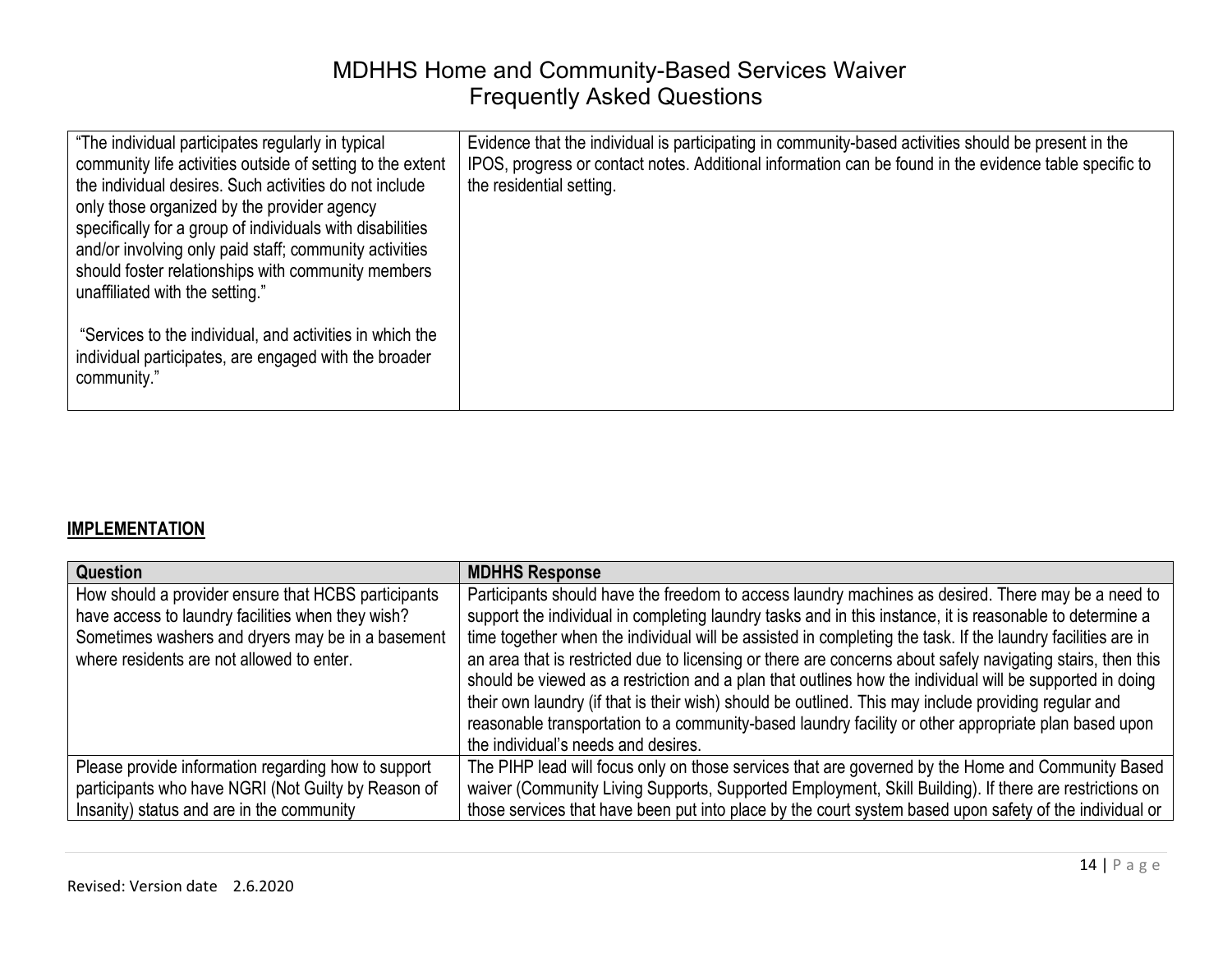|                                                                                                                                                                                                                                   | the community these issues should be clearly outlined in the individuals IPOS. The IPOS should<br>specify what the court order requires. The individuals IPOS must follow the modification requirements<br>identified by CMS regardless of court order. For further detail regarding modifications or restrictions on<br>individuals freedoms please see the Michigan Medicaid Provider Manual HCBS chapter<br>https://www.michigan.gov/documents/mdhhs/MSA_17-42_606958_7_003_618616_7.pdf                                                                                                                                                                                                                                                                  |
|-----------------------------------------------------------------------------------------------------------------------------------------------------------------------------------------------------------------------------------|--------------------------------------------------------------------------------------------------------------------------------------------------------------------------------------------------------------------------------------------------------------------------------------------------------------------------------------------------------------------------------------------------------------------------------------------------------------------------------------------------------------------------------------------------------------------------------------------------------------------------------------------------------------------------------------------------------------------------------------------------------------|
| How would a provider address the issue of accessibility<br>to funds for a participant if the participants guardian<br>does not want them to have access? The individual<br>asks for funds to attend various community activities? | If an individual's guardian does not want to allow the participant access to their funds this information<br>should be shared with the participants supports coordinator. This restriction on the individuals rights<br>must be justified in the individuals IPOS following the modification requirements outlined by CMS. The<br>supports coordinator can work with the guardian to identify concerns and work toward a plan that<br>allows freedom for the individual while providing supports as appropriate while the individual increases<br>their skill level and ability to manage their funds safely. Providers should not be in the position of<br>having to address this issue with the guardian without the support of the support's coordinator. |

#### **REMEDIATION**

| Question                                                                                                                                     | <b>MDHHS Response</b>                                                                                                                                                                        |
|----------------------------------------------------------------------------------------------------------------------------------------------|----------------------------------------------------------------------------------------------------------------------------------------------------------------------------------------------|
| Is it possible that residential settings could have<br>several CAPs because they are individual specific?                                    | Yes. Since CAPs are tied to participants a provider may need to complete more than one. Also, if a<br>provider is contracted with multiple PIHPs they may have CAPs with more than one PIHP. |
| What about CAPs (corrective action plans) from<br>providers who work with multiple PIHPs? (Might they<br>be relevant to more than one PIHP?) | CAPs are tied to participants, so the remediation should be unique for each CAP.                                                                                                             |
| When submitting evidence/supporting documentation<br>is a sample size required (percentage of individuals<br>supported)?                     | Providers will work with their PIHP regional leads to bring their settings into compliance. Providers are<br>required to respond to each notification letter they receive.                   |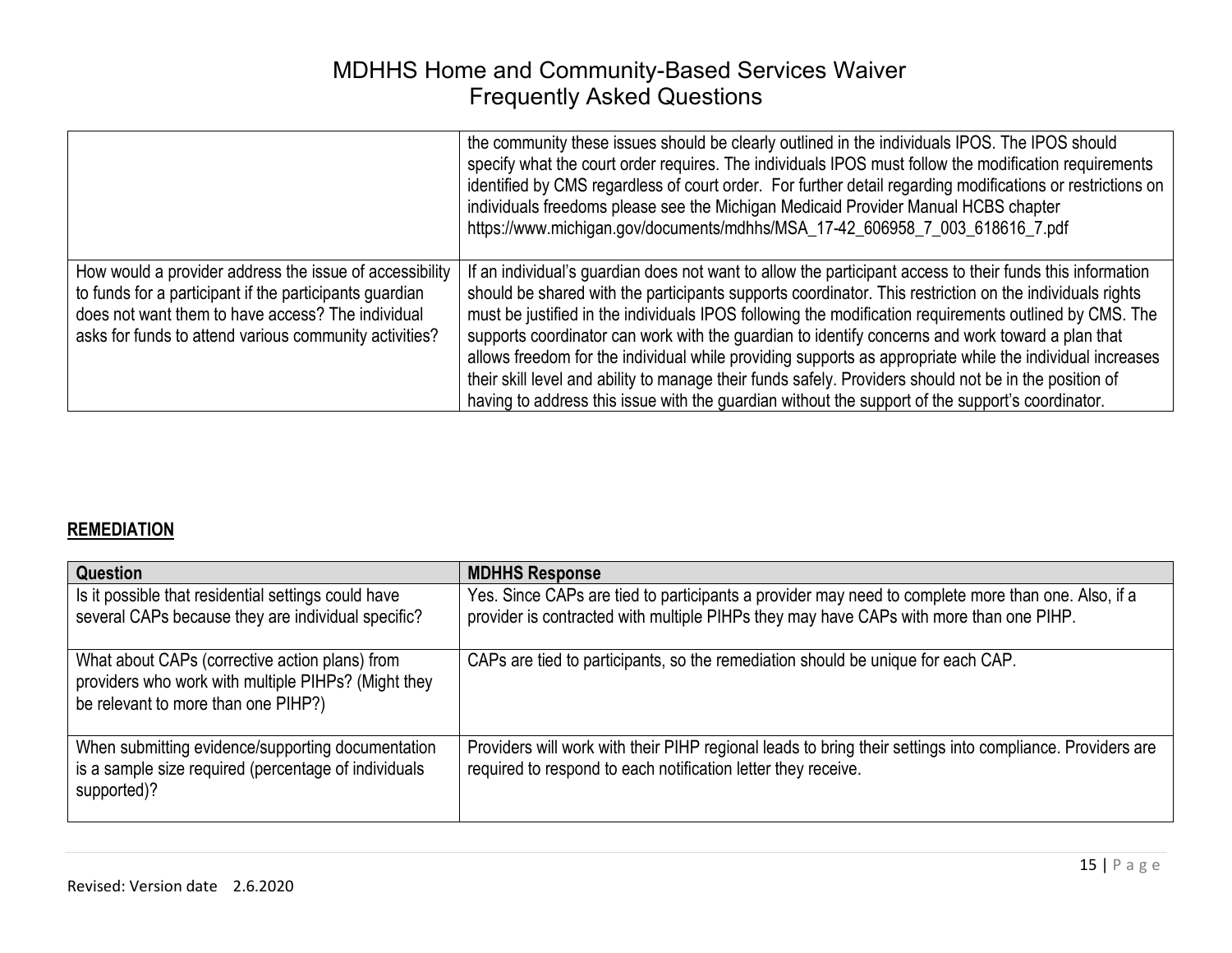| I have an AFC that has one bathroom with a pocket                                                                                                                      | HCBS compliant hardware is available for pocket doors. |
|------------------------------------------------------------------------------------------------------------------------------------------------------------------------|--------------------------------------------------------|
| door, so the door slides between the wall to open. Is<br>there any exception to the door lock rule for these<br>types of doors? I don't think the hardware even exists |                                                        |
| for it be both locking and non-locking against egress.<br>And for this home, they cannot physically put a swing<br>door on this bathroom.                              |                                                        |

#### **REMEDIATION**

| Question                                                                                                                                                                  | <b>MDHHS Response</b>                                                                                                                                                                                                                                                                                     |
|---------------------------------------------------------------------------------------------------------------------------------------------------------------------------|-----------------------------------------------------------------------------------------------------------------------------------------------------------------------------------------------------------------------------------------------------------------------------------------------------------|
| The Medicaid Provider Manual HCBS chapter indicates                                                                                                                       | The state intends to keep the original 3/17/2019 due date.                                                                                                                                                                                                                                                |
| that the state must be in full compliance with the HCBS<br>Final Rule by March 17, 2022. Why are providers being<br>asked to complete corrective action plans (CAPs) now? | There were delays with the b (3) services surveys due to the need to obtain CMS<br>clarification on whether these services fall under the rule.                                                                                                                                                           |
|                                                                                                                                                                           | We continue to consider 3/17/2019 as the compliance due date, but we recognize that<br>heightened scrutiny will likely continue to be dealt with beyond that date.                                                                                                                                        |
|                                                                                                                                                                           | CAPs should be underway for both waivers in advance of the 3/17/2019 timeline. The CAPs<br>can remain works in progress beyond the 90-day corrective action plan remediation<br>timeframe. As PIHPs accept CAPs, it is known that some issues will take longer to resolve<br>and will exceed the 90 days. |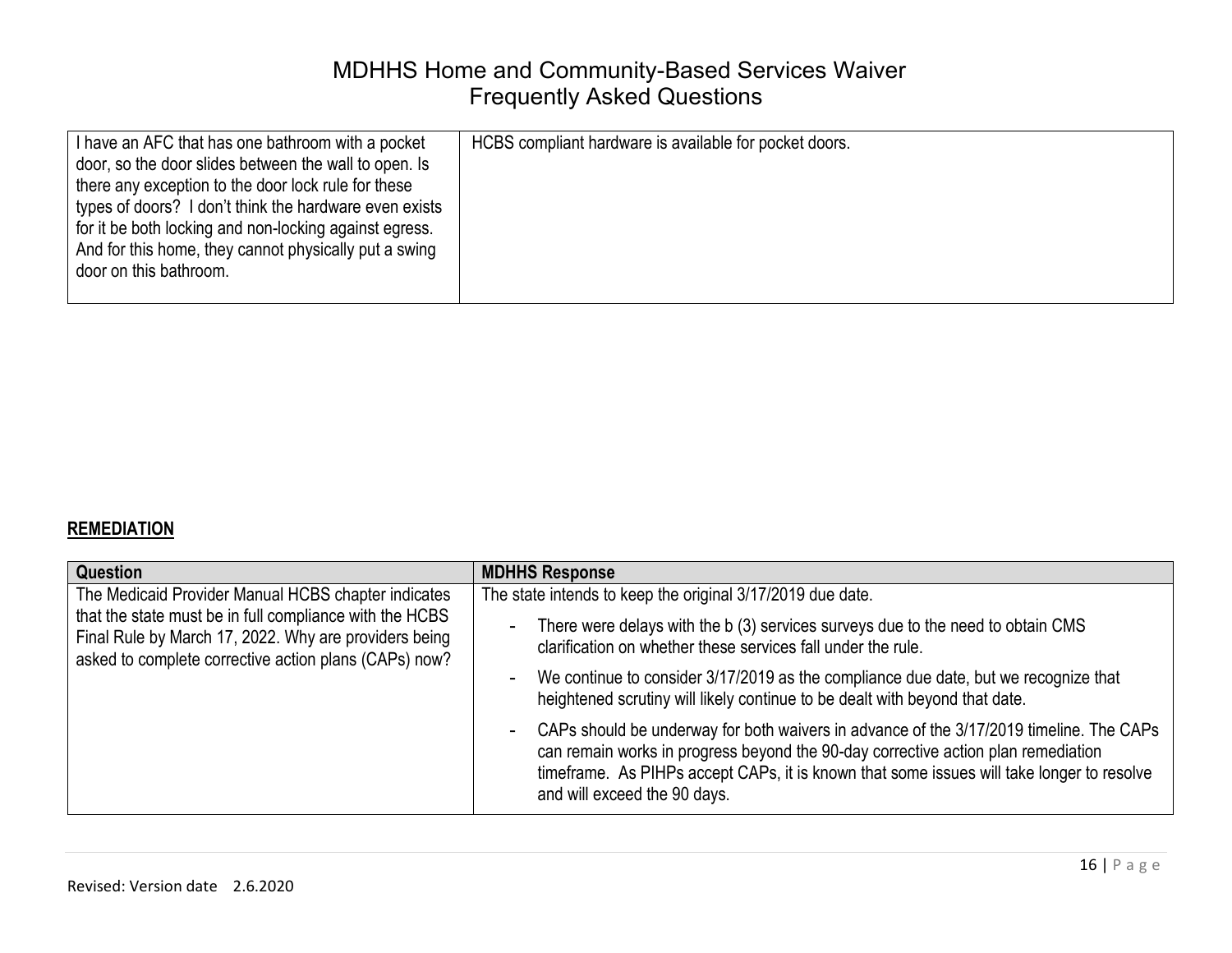|                                                                                                                                                                                                                                                                                                                                                                                                                                                                                                                                                                                                                                                                                 | Providers should have the time they need to accomplish compliance and to complete<br>necessary fixes in a planned fashion with regular updates to the PIHP.                                                                                                                                                                                                                                                                                                                                                                                                                                                                                                                                                      |
|---------------------------------------------------------------------------------------------------------------------------------------------------------------------------------------------------------------------------------------------------------------------------------------------------------------------------------------------------------------------------------------------------------------------------------------------------------------------------------------------------------------------------------------------------------------------------------------------------------------------------------------------------------------------------------|------------------------------------------------------------------------------------------------------------------------------------------------------------------------------------------------------------------------------------------------------------------------------------------------------------------------------------------------------------------------------------------------------------------------------------------------------------------------------------------------------------------------------------------------------------------------------------------------------------------------------------------------------------------------------------------------------------------|
| A provider-owned and controlled setting in our region has<br>three residents who all have corrective action plans<br>(CAPs). The setting is able to come into compliance with<br>two of the residents' CAPs, but the provider feels that<br>they cannot come into compliance for the third CAP due<br>to the individual's behaviors. If the PIHP shows the CAP<br>for that individual is not in compliance, is the entire<br>setting considered out of compliance such that all<br>residents would need to transition out of the setting, and<br>no new admissions can occur? Or is the setting out of<br>compliance until that individual can be placed in another<br>setting? | If a home has multiple HCBS participants, compliance is considered separately for each of them. If<br>one individual's care cannot not be provided in a manner consistent with the HCBS Rule, then that<br>individual will require transition planning unless they wish to stay in the setting (though Medicaid<br>funding will likely be affected). This presumes that the provider is not exhibiting behaviors toward<br>the individual that call into question the safety of any person who lives there. Transition planning<br>should begin as soon as is possible. Any new HCB participants who move in the setting will need to<br>be assessed according to our standard assessment process going forward. |

#### **HEIGHTENED SCRUTINY**

| <b>Question</b>                                               | <b>MDHHS Response</b>                                                                                                                                                                                                                                                                                                                                                                                                                                                                                                                                                                                                                                                                 |
|---------------------------------------------------------------|---------------------------------------------------------------------------------------------------------------------------------------------------------------------------------------------------------------------------------------------------------------------------------------------------------------------------------------------------------------------------------------------------------------------------------------------------------------------------------------------------------------------------------------------------------------------------------------------------------------------------------------------------------------------------------------|
| What will be the process to apply for Heightened<br>Scrutiny? | Providers will be notified if they require a Heightened Scrutiny (HS) review. A MDHHS<br>representative will reach out to the provider and the participant to determine:<br>1) If the participant wishes to remain in the setting and<br>2) If the provider wishes to undergo the HS process.<br>If the answers to both questions are yes, then the MDHHS representative will work with the provider<br>to gather evidence needed to determine whether the state of Michigan believes that the setting is<br>home and community based. Some of this evidence may be reviewed remotely. MDHHS may<br>review policies and other documents electronically. A site visit will also occur. |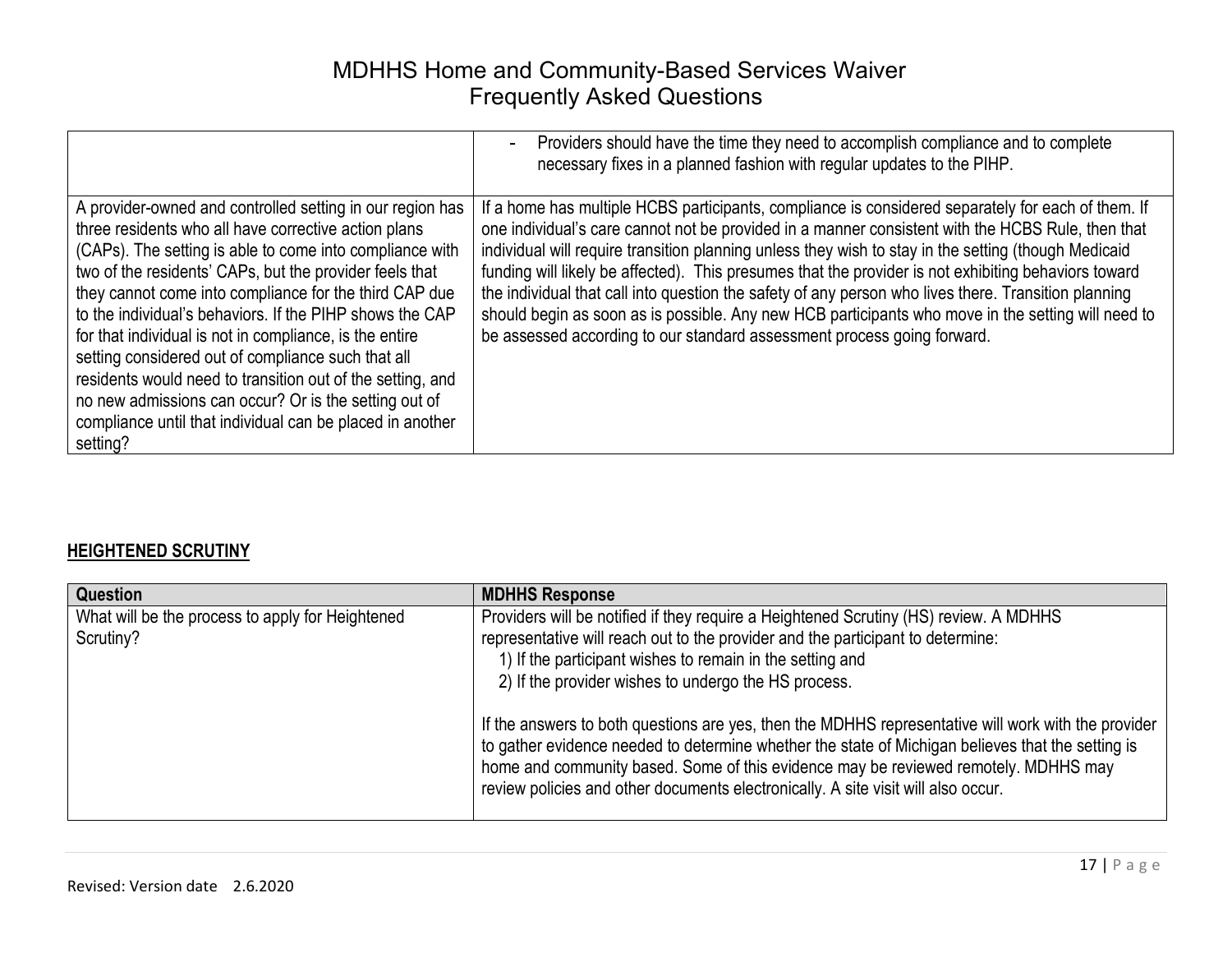| Once the evidence is gathered a review committee will review the evidence and make a<br>recommendation to MDHHS related to whether the setting is home and community based. MDHHS<br>will review all the available information, including the recommendations of the review committee and<br>determine whether there is enough evidence of possible compliance to publish for public comment.                                                                                                                                   |
|---------------------------------------------------------------------------------------------------------------------------------------------------------------------------------------------------------------------------------------------------------------------------------------------------------------------------------------------------------------------------------------------------------------------------------------------------------------------------------------------------------------------------------|
| If MDHHS believes that the setting has proven that it is home and community based, the provider's<br>information will be published for public comment. This will allow the public to provide any<br>information they have related to the setting and whether it is HCB. If MDHHS believes that the<br>setting can meet the standards outlined by CMS in the HCBS Final Rule, the evidence will be<br>submitted to CMS who will make the final determination about the provider's eligibility to provide<br><b>HCB</b> services. |
| If MDHHS does not believe the setting meets the standard of compliance the setting will not be<br>included in settings identified for public comment. MDHHS will notify the provider and other relevant<br>parities and transition planning for HCBS participants will begin.                                                                                                                                                                                                                                                   |

#### **HEIGHTENED SCRUTINY**

| Question                                                                                                                                                                                                                                    | <b>MDHHS Response</b>                                                                                                                                                                                                                                                                                                                                                                                                 |
|---------------------------------------------------------------------------------------------------------------------------------------------------------------------------------------------------------------------------------------------|-----------------------------------------------------------------------------------------------------------------------------------------------------------------------------------------------------------------------------------------------------------------------------------------------------------------------------------------------------------------------------------------------------------------------|
| Are there specific variables or dimensions of a residential<br>setting beyond those in the flow chart that would trigger<br>the Heightened Scrutiny (HS) provisions? There is<br>conjecture that the location of a setting on the campus of | The HCBS Final Rule identifies settings that are presumed to have institutional qualities and do not<br>meet the criteria to be considered HCB. These settings include those in a publicly or privately-<br>owned facility that provides inpatient treatment; on the grounds of, or immediately adjacent to, a<br>public institution; or that have the effect of isolating individuals receiving Medicaid-funded HCBS |
| an institution, specific numbers of residents, or other<br>variables would preclude a setting from being HCBS                                                                                                                               | from the broader community of individuals not receiving Medicaid-funded HCBS.                                                                                                                                                                                                                                                                                                                                         |
| compliant. Dispelling or confirming these                                                                                                                                                                                                   | Refer to the following:                                                                                                                                                                                                                                                                                                                                                                                               |
| conjectures/rumors would be very helpful to providers<br>across the state in achieving HCBS compliance.                                                                                                                                     | CMS Fact Sheet: Summary of Key Provisions of the Home and Community-Based Services<br>$\sim$<br>(HCBS) Settings Final Rule (1/10/14)                                                                                                                                                                                                                                                                                  |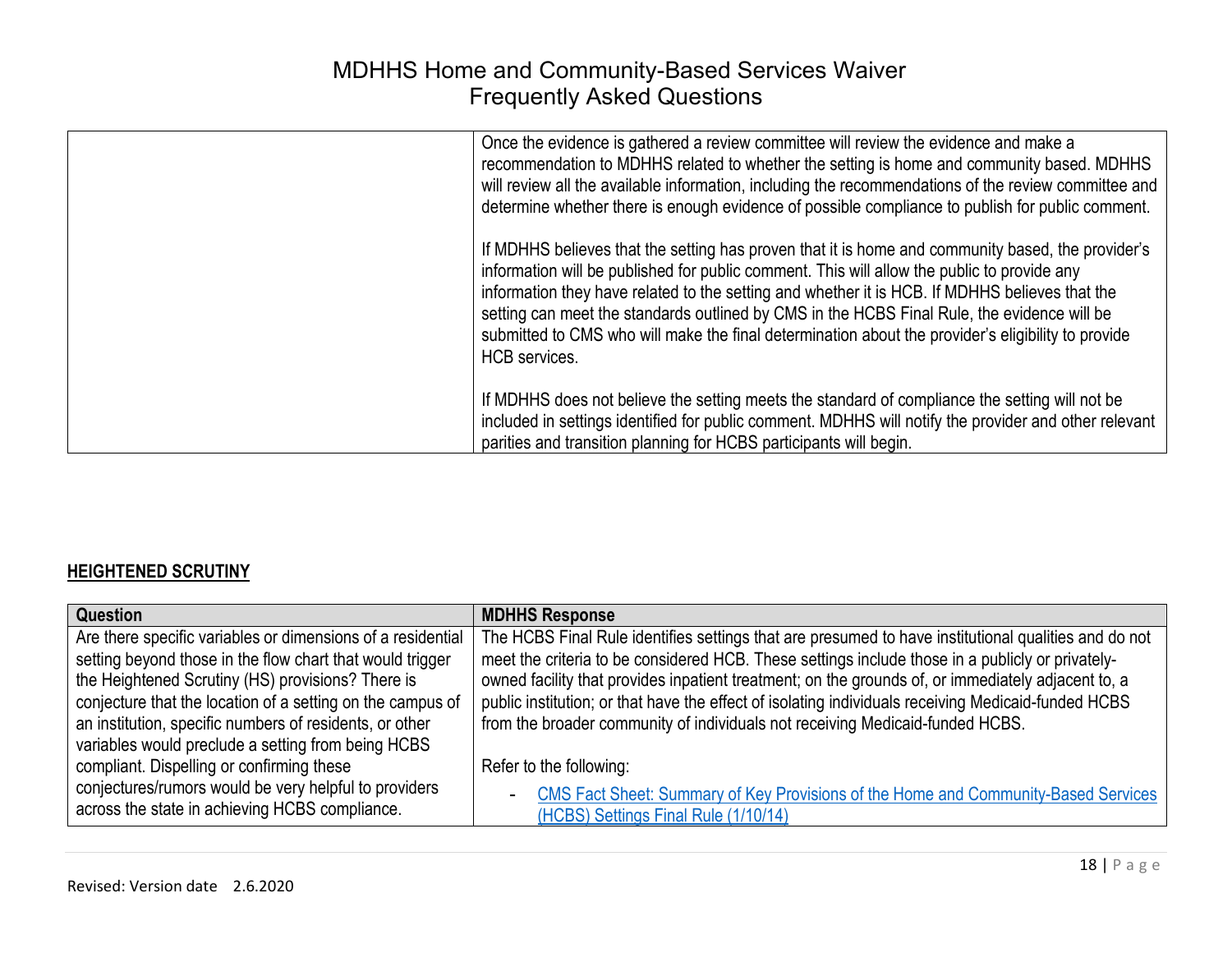|                                                                                                                                                                                                                           | <b>HCBS FINAL REGULATIONS 42 CFR Part 441: QUESTIONS AND ANSWERS</b><br><b>REGARDING HOME AND COMMUNITY-BASED SETTINGS</b>                                                                                                                                                                                                                                                                                                                                                                                                                                                                                                                          |
|---------------------------------------------------------------------------------------------------------------------------------------------------------------------------------------------------------------------------|-----------------------------------------------------------------------------------------------------------------------------------------------------------------------------------------------------------------------------------------------------------------------------------------------------------------------------------------------------------------------------------------------------------------------------------------------------------------------------------------------------------------------------------------------------------------------------------------------------------------------------------------------------|
| What happens if a provider doesn't agree with the<br>findings of MDHHS/CMS about their HCB status?                                                                                                                        | Decisions made by MDHHS and/or CMS are final. These decisions are not open to appeal.<br>Providers may work to change the factors that placed them in HS and request a re-survey to<br>determine if they are able to meet the HCBS Final Rule requirements at a future date.                                                                                                                                                                                                                                                                                                                                                                        |
| As part of the transition from a non-compliant setting to a<br>compliant setting, does MDHHS have to include appeal<br>rights in a letter that is sent a beneficiary who chooses to<br>reside in a non-compliant setting? | MDHHS is expected to provide appeal rights when a beneficiary's choice to remain with a particular<br>provider will impact their Medicaid HCBS eligibility. Please note that the state is only expected to<br>offer the beneficiary access to other qualified providers in the state's delivery system and is not<br>expected to provide access to those providers that the state has determined do not qualify. In other<br>words, the beneficiary cannot appeal simply because the provider of his or her choice has been<br>removed from the state's waiver program because they no longer meet the state's provider<br>qualifications criteria. |

#### **HEIGHTENED SCRUTINY**

| <b>Question</b>                                             | <b>MDHHS Response</b>                                                                                   |
|-------------------------------------------------------------|---------------------------------------------------------------------------------------------------------|
| Can you please provide clarification to a question that     | This question seems to be about settings that are presumed not to be home and community-based           |
| we received from one of our MI Choice Waiver Agency?        | and could potentially require Heightened Scrutiny review under the final settings rule. The             |
| The director from one of our Waiver Agency attended a       | highlighted language in the document you attached pertains to the first two prongs of Heightened        |
| CMS meeting in Baltimore to learn about the Final Rule.     | Scrutiny in the Final Rule (see page 3031), which states the following settings should be presumed      |
| The director stated that CMS made it a point to state       | not to be HCBS: 1) settings located in the same building as a publicly or privately-owned facility      |
| "public" institution and that States should be aware of the | providing inpatient treatment and 2) settings that are on the grounds of, or adjacent to, a public      |
| distinction, so it is believed that a private nursing home  | institution. Ralph was likely pointing out that the second prong only pertains to settings on the       |
| meets the HCB settings requirement. Staff knows that on     | grounds of, or adjacent to, a public institution, whereas the first prong indicates that any setting in |
| page 22 of the Final Rule (or page 2968 in the left         | the same building as a public or private inpatient treatment providing HCBS should be considered        |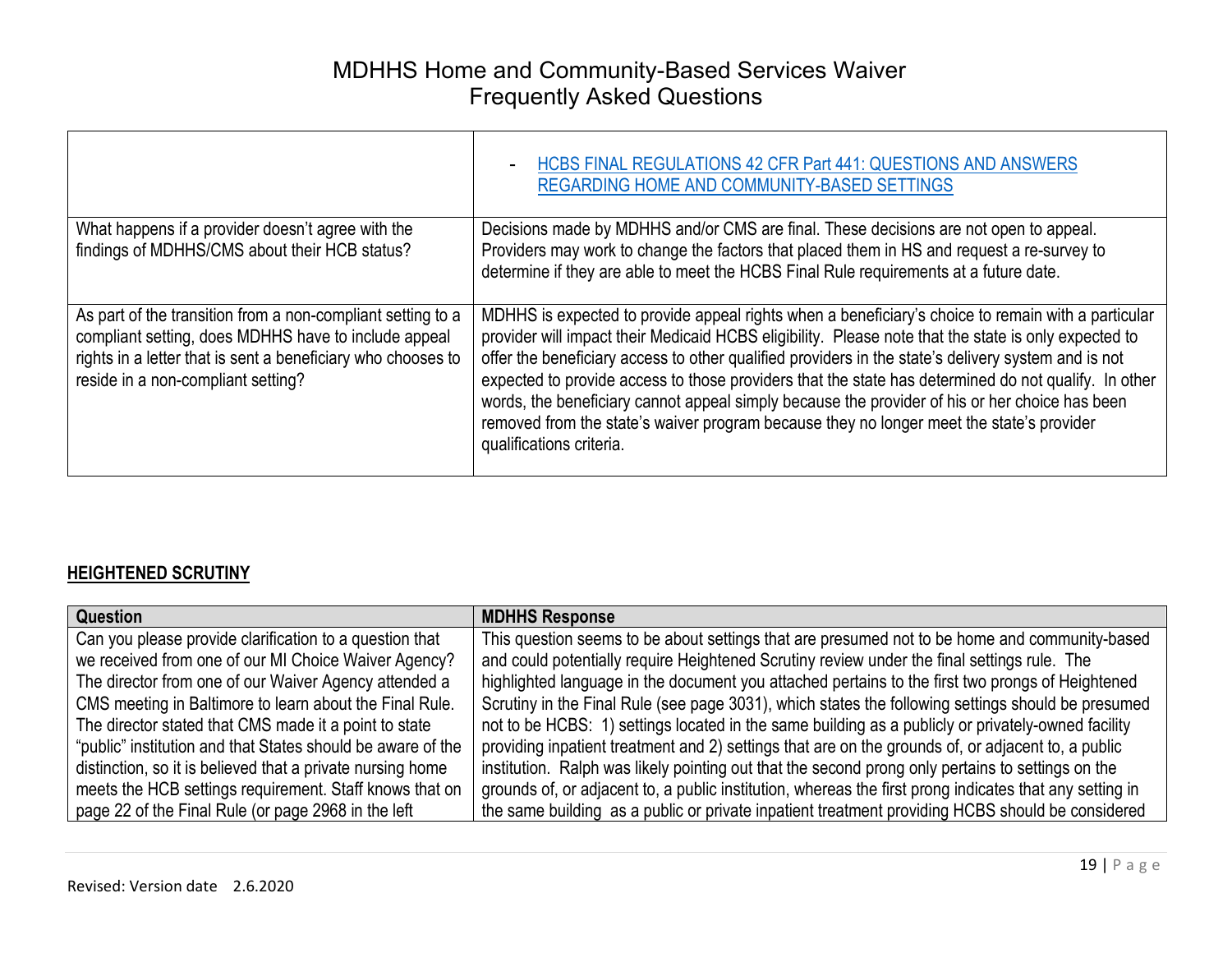| corner), CMS says," We appreciate the comments<br>provided about the challenges of the term rebuttable<br>presumption. The proposed language provided a list of<br>settings that, from our experience in approving and<br>monitoring HCB programs, typically exhibit qualities of<br>an institutional setting. However, we recognize that state<br>innovations, creative and proactive efforts to promote<br>community integration, and market changes could result<br>in the settings being located in a building that also<br>provides inpatient institutional treatment, or in a building<br>on the grounds of, or immediately adjacent to a public<br>institution, that in some instances could be considered<br>home and community-based. In response to public<br>comments, we have revised the regulatory language to<br>say "Any setting that is located in a building that is also a<br>publicly or privately operated facility that provides<br>inpatient institutional treatment, or in a building on the<br>grounds of, or immediately adjacent to, a public<br>institution, or any other setting that has the effect of<br>isolating individuals receiving Medicaid HCBS from the<br>broader community of individuals not receiving Medicaid<br>HCBS will be presumed to be institutional and not HCB. | presumptively institutional and be submitted for Heightened Scrutiny if the state believes the<br>setting overcomes that institutional presumption. For example, if a day habilitation facility is on the<br>grounds of a private nursing home, that facility will not necessarily automatically fall under<br>Heightened Scrutiny based on the second prong. However, if the day habilitation facility is on the<br>grounds of a public nursing facility, then it would fall under Heightened Scrutiny based on the<br>second prong. |
|---------------------------------------------------------------------------------------------------------------------------------------------------------------------------------------------------------------------------------------------------------------------------------------------------------------------------------------------------------------------------------------------------------------------------------------------------------------------------------------------------------------------------------------------------------------------------------------------------------------------------------------------------------------------------------------------------------------------------------------------------------------------------------------------------------------------------------------------------------------------------------------------------------------------------------------------------------------------------------------------------------------------------------------------------------------------------------------------------------------------------------------------------------------------------------------------------------------------------------------------------------------------------------------------------------------------|---------------------------------------------------------------------------------------------------------------------------------------------------------------------------------------------------------------------------------------------------------------------------------------------------------------------------------------------------------------------------------------------------------------------------------------------------------------------------------------------------------------------------------------|
|---------------------------------------------------------------------------------------------------------------------------------------------------------------------------------------------------------------------------------------------------------------------------------------------------------------------------------------------------------------------------------------------------------------------------------------------------------------------------------------------------------------------------------------------------------------------------------------------------------------------------------------------------------------------------------------------------------------------------------------------------------------------------------------------------------------------------------------------------------------------------------------------------------------------------------------------------------------------------------------------------------------------------------------------------------------------------------------------------------------------------------------------------------------------------------------------------------------------------------------------------------------------------------------------------------------------|---------------------------------------------------------------------------------------------------------------------------------------------------------------------------------------------------------------------------------------------------------------------------------------------------------------------------------------------------------------------------------------------------------------------------------------------------------------------------------------------------------------------------------------|

#### **OTHER**

| <b>Question</b>                                       | <b>MDHHS Response</b>                                                                                  |
|-------------------------------------------------------|--------------------------------------------------------------------------------------------------------|
| Does the HCBS Final Rule apply to crisis residential  | No, crisis residential settings are not among the settings/services impacted by the Rule.              |
| settings?                                             |                                                                                                        |
| Is there Personal Protected Health Information on the | There is no identifying information on the survey. This includes the individual's name, date of birth, |
| HCBS survey?                                          | Medicaid recipient identification number or any other identifying information. Individuals are de-     |